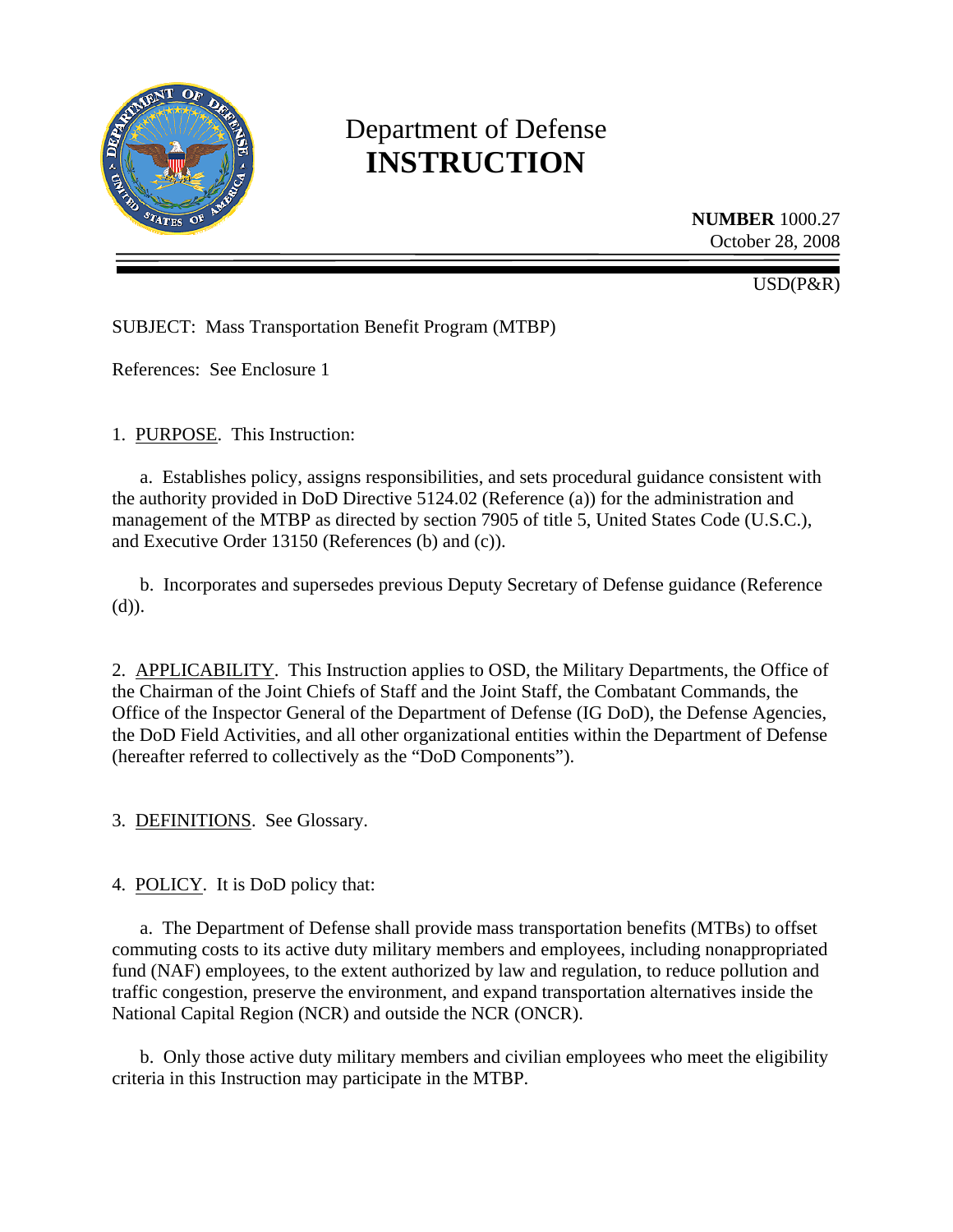c. Command and installation MTBs shall be established when there is employee or military member interest, regardless of the number of personnel so interested.

 d. MTBs will be authorized only when qualified means of transportation (QMOT) systems are used.

 e. The MTBP shall be adequately funded to prevent benefit restriction or denial. The statutory increases governed by Reference (e) shall be adhered to by all the DoD Components.

 f. Commuting costs shall not include costs incurred for parking, van pool, ferry cost, or costs for holding van pool space during an extended absence.

5. RESPONSIBILITIES. See Enclosure 2.

6. PROCEDURES. Enclosures 3 through 8 provide overarching procedures and requirements for the administration, implementation, and management of the MTBP.

7. RELEASABILITY. UNLIMITED. This Instruction is approved for public release. Copies may be obtained through the Internet from the DoD Issuances Web Site at http://www.dtic.mil/whs/directives.

8. EFFECTIVE DATE. This Instruction is effective immediately.

avols C Chn David S. C. Chu

Under Secretary of Defense for **Personnel and Readiness** 

Enclosures

- 1. References
- 2. Responsibilities
- 3. Program Management and Oversight
- 4. Participant Eligibility
- 5. QMOT
- 6. Subsidized Parking
- 7. Calculating Commuting Costs
- 8. Criteria for Submission of Claims
- **Glossary**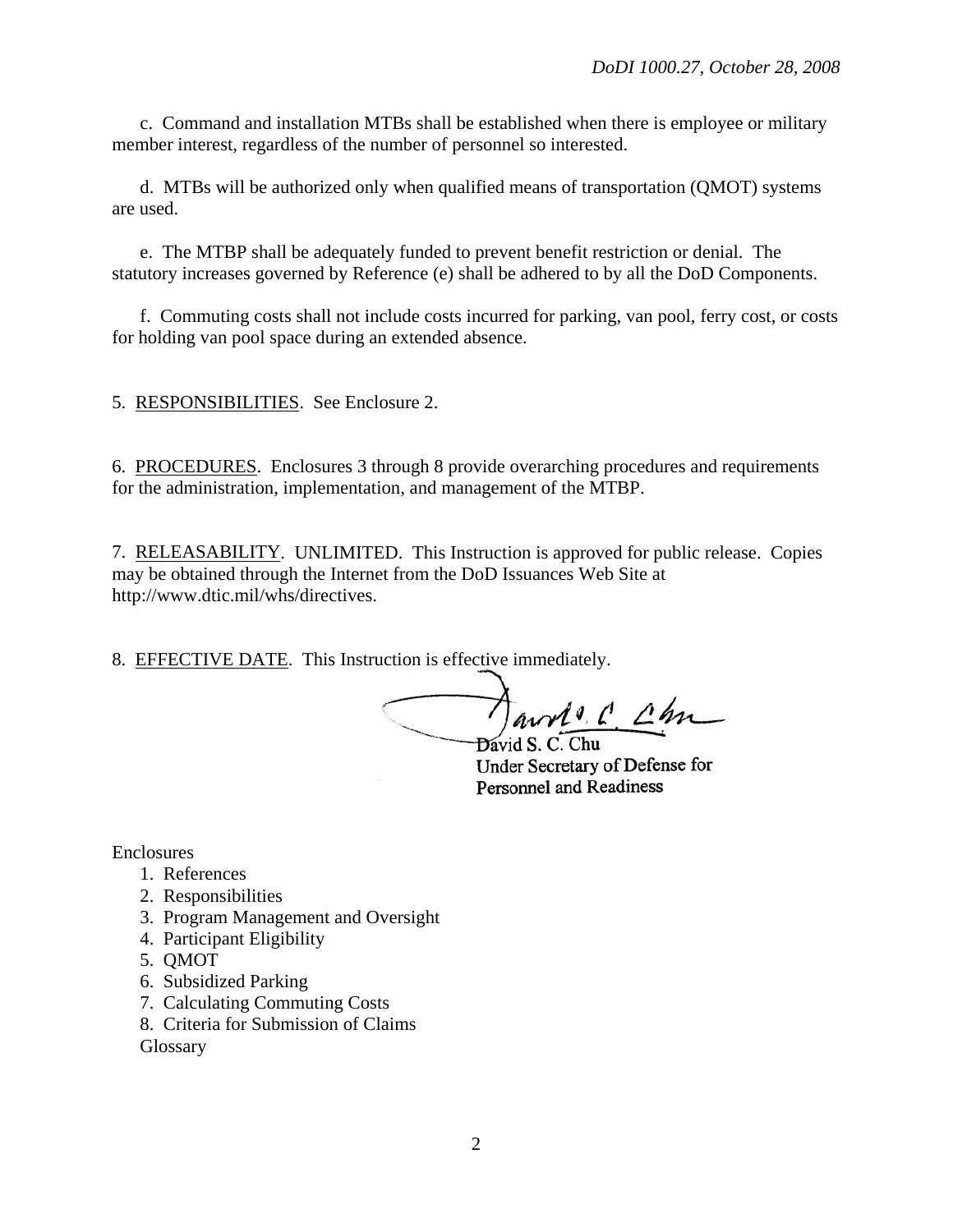# **TABLE OF CONTENTS**

| UNDER SECRETARY OF DEFENSE FOR PERSONNEL AND              |  |
|-----------------------------------------------------------|--|
|                                                           |  |
| DEPUTY UNDER SECRETARY OF DEFENSE FOR CIVILIAN PERSONNEL  |  |
|                                                           |  |
|                                                           |  |
|                                                           |  |
| DIRECTOR, DEFENSE FINANCE AND ACCOUNTING SERVICE (DFAS) 7 |  |
|                                                           |  |
|                                                           |  |
|                                                           |  |
|                                                           |  |
|                                                           |  |
|                                                           |  |
|                                                           |  |
|                                                           |  |
|                                                           |  |
|                                                           |  |
|                                                           |  |
|                                                           |  |
|                                                           |  |
|                                                           |  |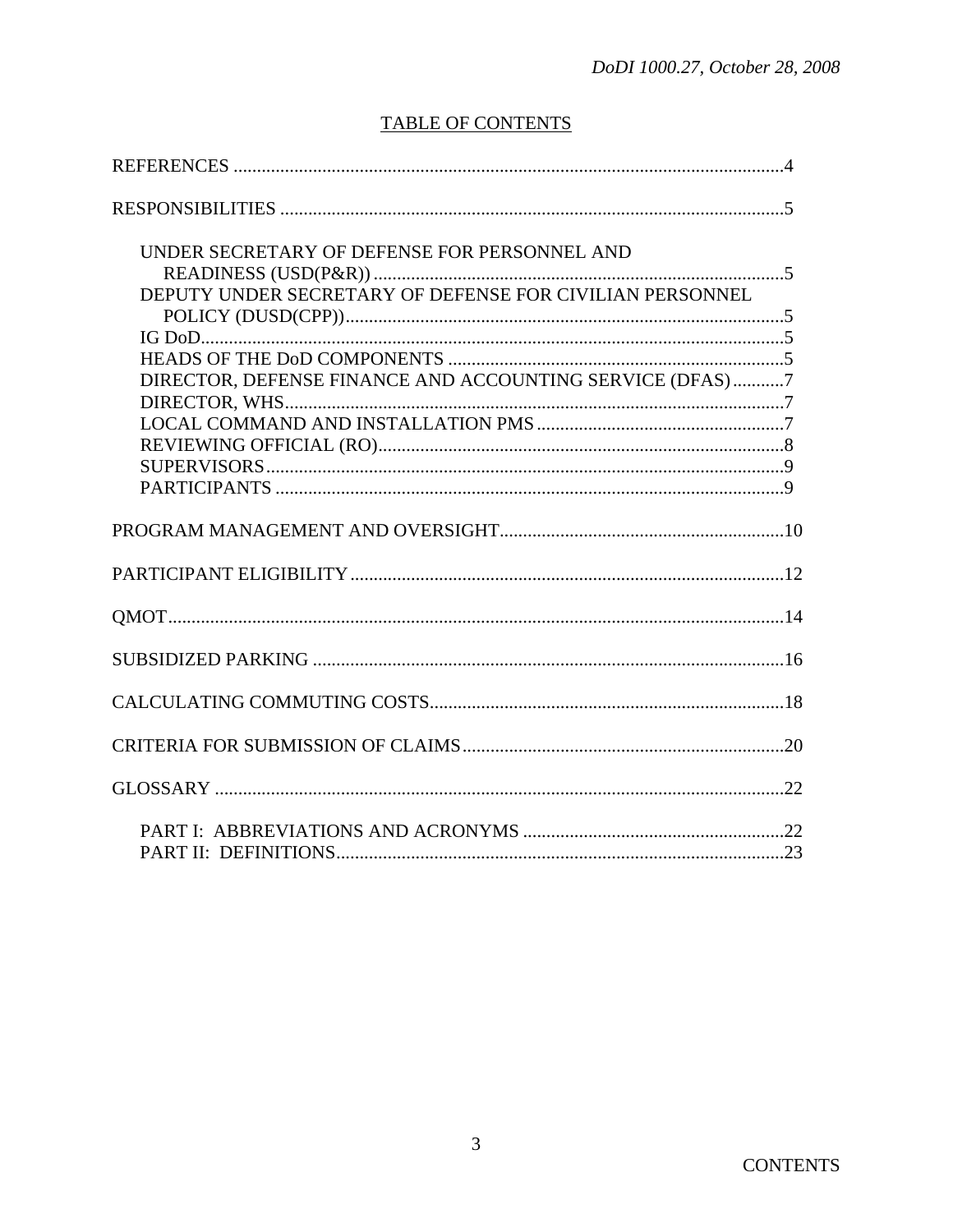## **REFERENCES**

- (a) DoD Directive 5124.02, "Under Secretary of Defense for Personnel and Readiness (USD(P&R))," June 23, 2008
- (b) Section 7905 of title 5, United States Code
- (c) Executive Order 13150, "Federal Workforce Transportation," April 21, 2000
- (d) Deputy Secretary of Defense Memorandum, "Department of Defense Transportation Incentive Program," October 13, 2000 (hereby canceled)
- (e) Section 132 of title 26, United States Code
- (f) DoD Instruction 5010.40, "Managers' Internal Control (MIC) Program Procedures," January 4, 2006
- (g) Chapter 47 of title 10, United States Code
- (h) DoD Instruction 1015.15, "Establishment, Management, and Control of Nonappropriated Fund Instrumentalities and Financial Management of Supporting Resources," October 31, 2007
- (i) Section 1.132- 9 of title 26, Code of Federal Regulations
- (j) Section 101 of title 37, United States Code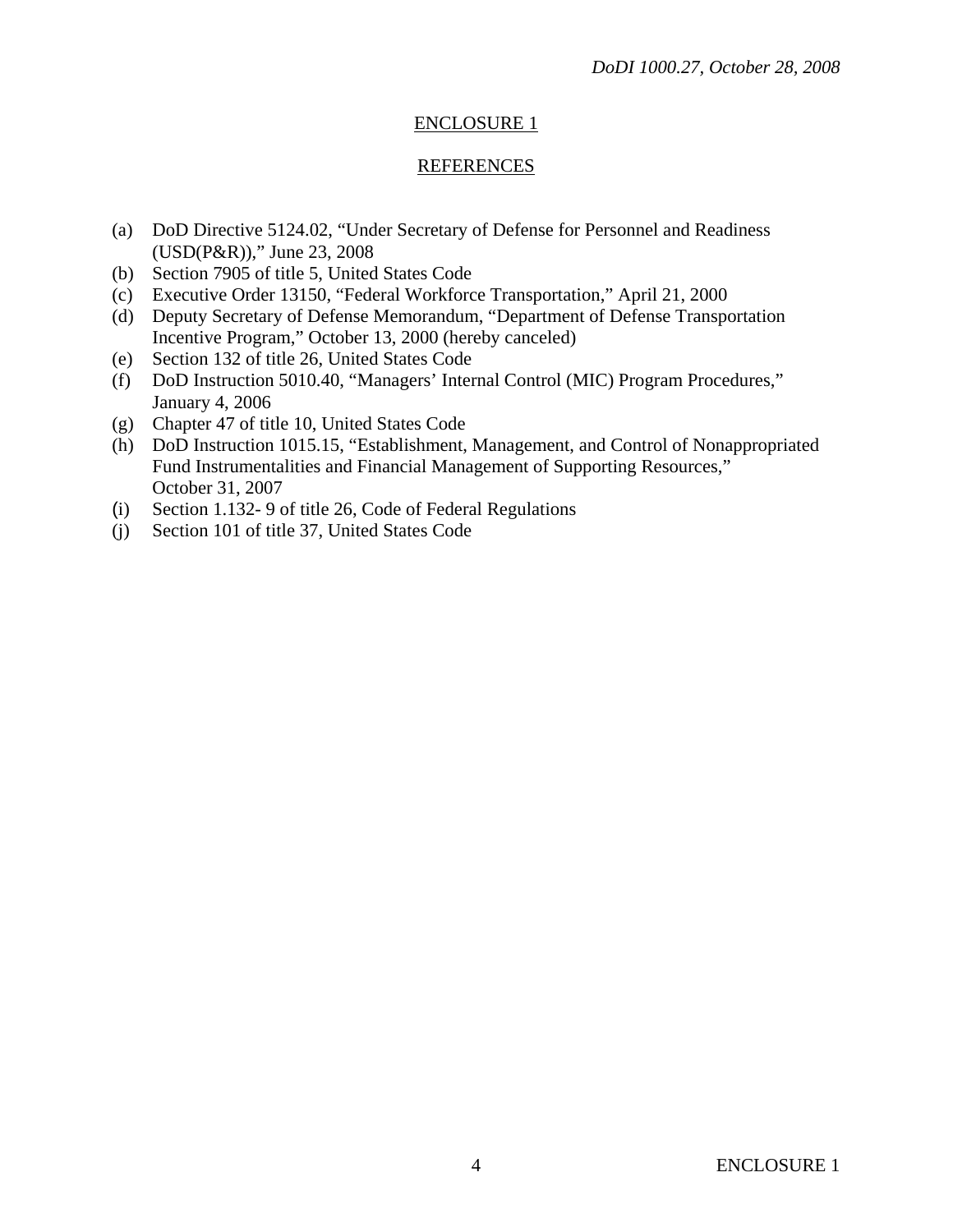## RESPONSIBILITIES

## 1. UNDER SECRETARY OF DEFENSE FOR PERSONNEL AND READINESS (USD(P&R)). The USD(P&R) shall have overall responsibility for the DoD MTBP.

2. DEPUTY UNDER SECRETARY OF DEFENSE FOR CIVILIAN PERSONNEL POLICY (DUSD(CPP)). The DUSD(CPP), under the authority, direction, and control of the USD(P&R), shall:

 a. Develop policy in coordination with the Deputy Under Secretary of Defense for Military Personnel Policy and the Under Secretary of Defense (Comptroller)/Chief Financial Officer.

b. Provide advice and guidance on policy interpretation, in support of the USD(P&R).

 c. Assess field program accountability through Human Capital Accountability and Assessment Framework reviews.

 d. Monitor program integrity by ensuring DoD Component completion of required Internal Controls and reviewing the IG DoD reports on MTBP operations.

3. IG DoD. The IG DoD shall:

 a. Periodically review DoD Component program operations to ensure consistency with governing rules and regulations.

b. Report any findings to the USD(P&R) for needed program policy adjustments.

4. HEADS OF THE DoD COMPONENTS. The Heads of the DoD Components shall:

 a. Develop an MTBP, to include budget and appropriate funding for transit subsidies and program administrative support. This authority may be re-delegated to the installation or field activity command level.

 b. Ensure MTBP participation is adequately funded to prevent benefit restriction or denial and may further define funding sources in internal policy and procedure. Provide funding and administrative oversight, as needed, for participating DoD Component members ONCR.

 c. Provide funding and administrative support, as needed, to the Washington Headquarters Services (WHS) for participating DoD Component members in the NCR.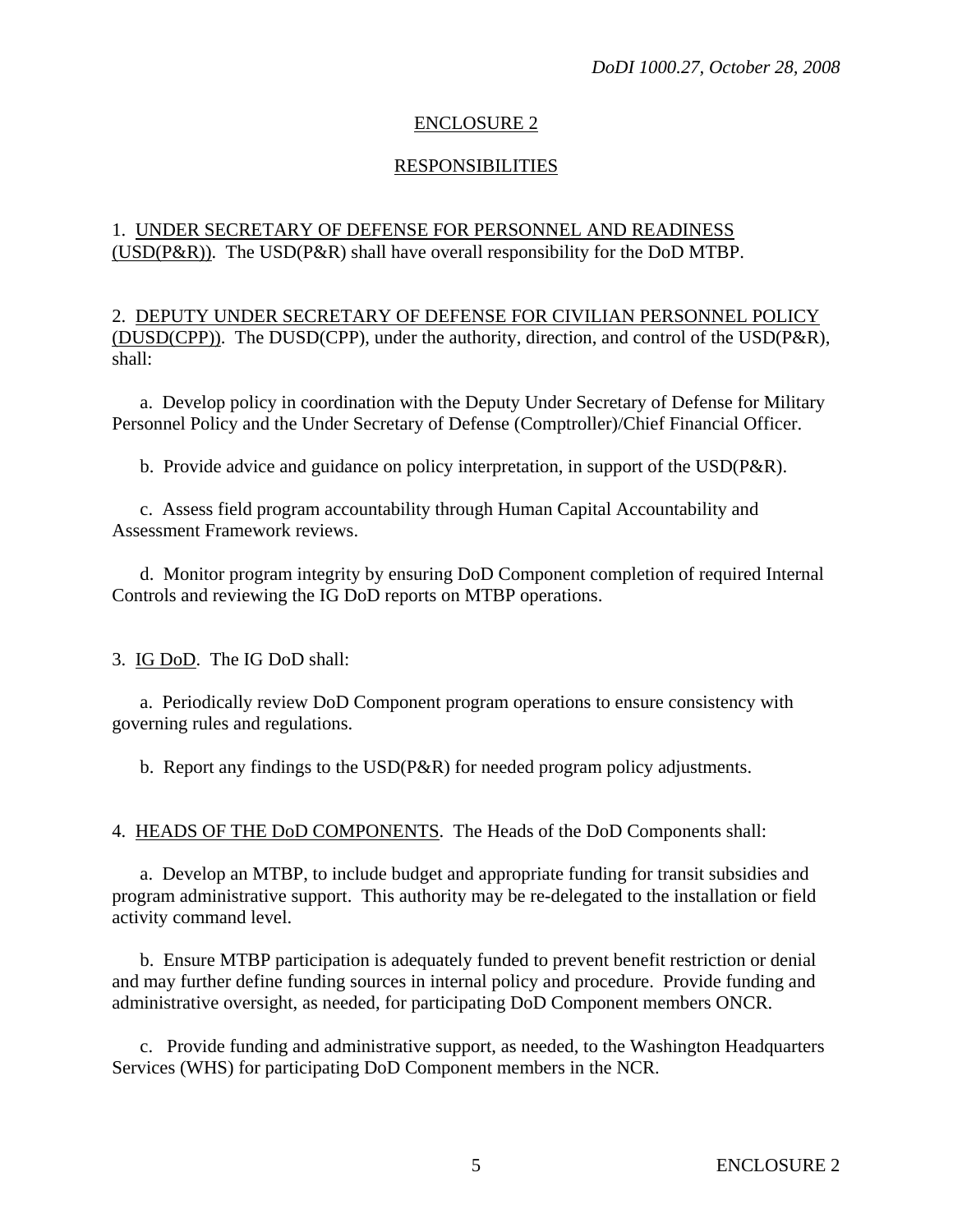d. Develop DoD Component-level policy and procedures for program administration.

 e. Implement a comprehensive system of internal management controls that provides reasonable assurance that the MTBP is operating as intended, according to DoD Instruction 5010.40 (Reference (f)).

 f. Evaluate the adequacy of the internal management controls over the MTBP and review, assess, and report on the effectiveness of those controls in an annual Statement of Assurance according to Reference (f).

 g. Establish and implement an internal control program that ensures the integrity of and accountability for MTBP operations, in accordance with criteria in Enclosure 3.

h. Investigate allegations of program abuse and determine sanctions as necessary.

 (1) Civilian employees who fail to abide by the terms and conditions of the MTBP may be subject to disciplinary action, up to and including removal from the Federal service and/or criminal prosecution, as appropriate.

 (2) Military members who violate the provisions of the MTBP may be subject to administrative action and/or punitive action under the Uniform Code of Military Justice (Reference (g)), as appropriate.

 i. Ensure procedures are in place for MTBP officials to have access to data needed to ensure program integrity, e.g., subsidized parking information.

 j. Appoint, in writing, an office of primary responsibility (OPR) to manage the MTBP. The program OPR shall be responsible, either personally or through delegations of administrative responsibilities to Program Managers (PMs) at local commands and installations, for:

 (1) Developing the method for processing and overseeing applications and claims, or overseeing an automated application and claim process.

 (2) Providing for purchase and distribution of transportation vouchers to eligible participants.

 (3) Providing oversight to program operations through development and implementation of a comprehensive internal controls program.

 (4) Providing guidance to command leadership regarding sanctions to address program abuse.

 k. Contract, where appropriate, to order, purchase, verify, maintain, and safeguard fare media.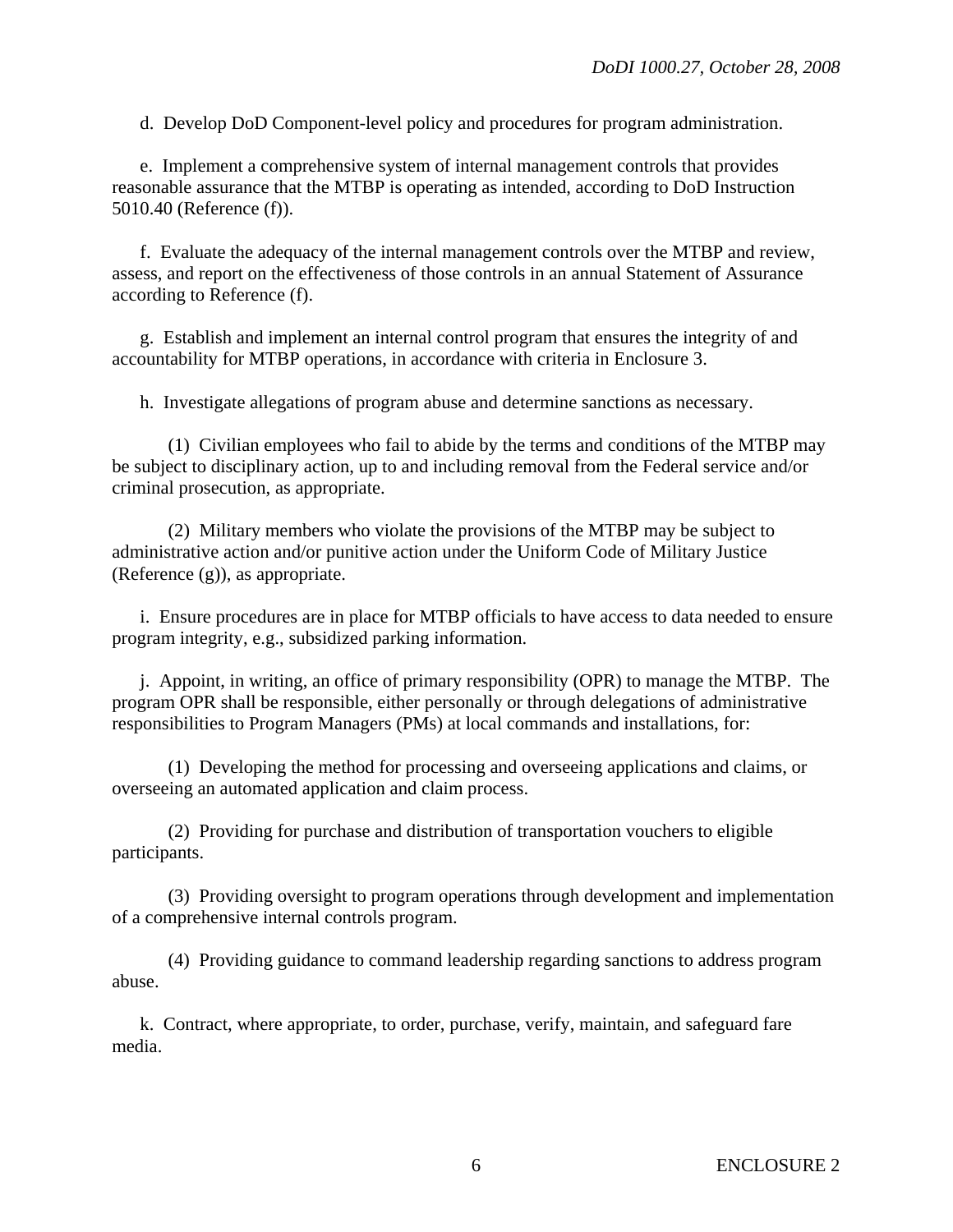(1) The DoD Components are responsible for ensuring contractor compliance with terms of contracts.

 (2) Agreements with service providers should include a requirement for internal auditing as required by the DoD Component.

5. DIRECTOR, DEFENSE FINANCE AND ACCOUNTING SERVICE (DFAS). In addition to the responsibilities in section 4, the Director, DFAS, under the authority, direction, and control of the Under Secretary of Defense (Comptroller), shall:

a. Process, if applicable, mass transportation benefits or collections based on approved Standard Form (SF) 1164, "Claim for Reimbursement for Expenditures on Official Business," or other DoD-sanctioned reimbursement forms, applications, or automated systems.

b. Bill customers for processing costs consistent with Defense Working Capital Fund rules.

6. DIRECTOR, WHS. In addition to the responsibilities in section 4, the Director, WHS shall:

 a. Develop, administer, monitor, and evaluate the MTBP for all of the DoD Components in the NCR.

 b. Bill and receive funding from DoD Components for services rendered to DoD Component members under the WHS NCR MTBP.

7. LOCAL COMMAND AND INSTALLATION PMs. In accordance with DoD Component policy, and as needed for effective program operations, local command and installation commanders shall appoint a PM to support the OPR in the administration of the local program and to perform the following:

a. Implement DoD Component MTBP policies and procedures.

 b. Ensure the local command or installation MTBP complies with applicable law, regulations, and ethics principles.

 c. Provide DoD ethics briefing materials for participants upon initial enrollment in the program and, where program administration is automated, provide annual ethics reminders thereafter.

 d. Provide for purchase, which may be accomplished through a service provider, and distribution of transportation vouchers to eligible participants (except in areas where vouchers are not readily available).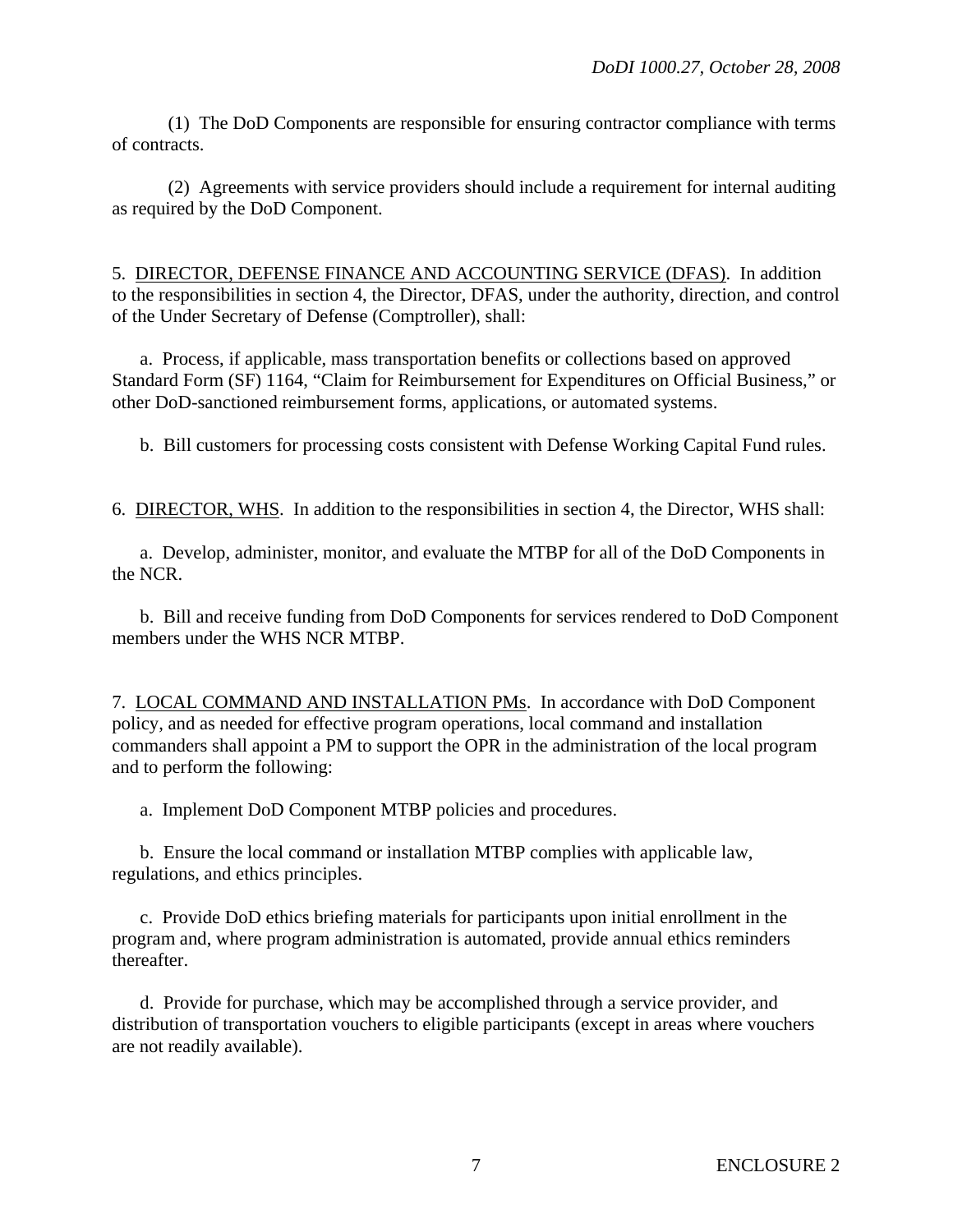e. Perform, at a minimum, a 10 percent annual record reconciliation to ensure participant accounts are correct.

 f. Conduct 100 percent annual participant re-enrollment at locations where program administration is automated.

 g. Institute procedures for identifying and processing applicant situational changes that could impact mass transportation benefit eligibility or require reimbursement to the government, e.g., departure from command, change of residence, and extended temporary duty (TDY) or leave.

 h. Annually assess program operations in accordance with DoD Component policy or procedures, to ensure program integrity and affirm completion of this assessment to DoD Component OPRs.

i. Perform the duties of the OPR, depending on the scope of the program.

8. REVIEWING OFFICIAL (RO). The RO is the local responsible party, designated in accordance with DoD Component policy, who is knowledgeable of the program requirements. The RO shall:

 a. Review program requirements with, or provide requirements information to, program participants.

 b. Receive and review applications for completeness, including work address, commuting origination point, reasonableness of commuting costs, and supervisory signature.

 c. Ensure participant eligibility in accordance with criteria in Enclosures 4 and 5 as indicated in the cost calculation worksheet and participant application.

 d. Ensure applicants are not in receipt of a parking subsidy, as defined in Enclosure 6, through comparison of participant and parking databases.

 e. Receive certification from program participants, which indicates understanding of and agreement to conform to all program requirements.

 f. Require supporting documentation for program participants, including commuting cost calculations as outlined in Enclosure 7, and conduct a random sample of calculations to ensure program compliance with program regulations.

 g. Sign the application form in the appropriate block or return to applicant for clarifying information. Upon automation of application functions, follow system procedures replacing the manual review and signature processes.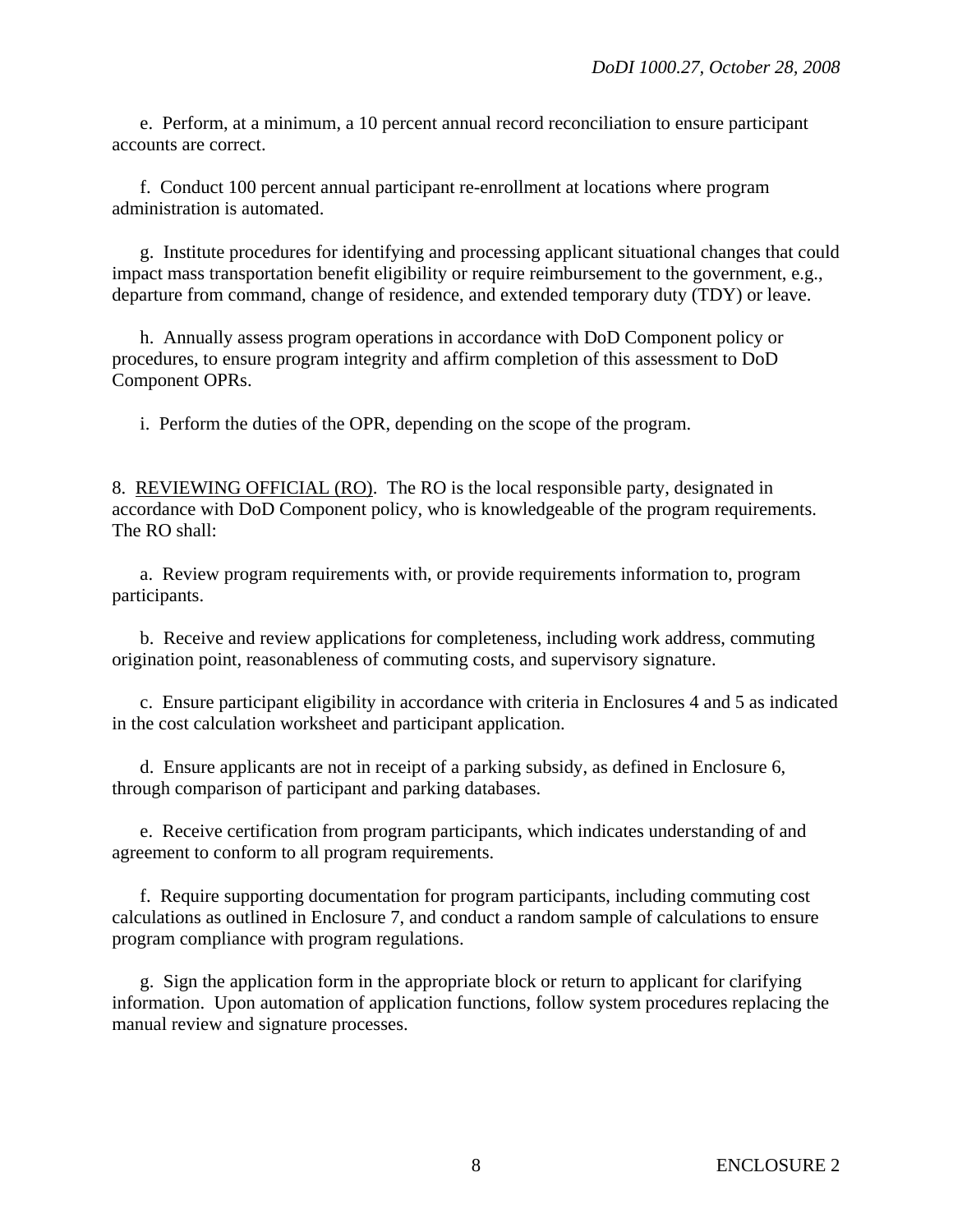9. SUPERVISORS. Supervisors shall:

a. Confirm the applicant as an eligible military member or a DoD civilian employee.

b. Confirm the accuracy of the duty station as stated on the MTBP.

 c. Ensure the commuting cost calculation reflects the applicant's correct work schedule, e.g., part-time or full-time, and/or work situation, e.g., telework.

d. Sign the application form.

 e. Conduct other actions that may be required by local, command, or DoD Component policy.

 f. Forward application according to applicable local, command, or DoD Component policy and procedures to ensure the application is processed in accordance with criteria in Enclosure 8.

10. PARTICIPANTS. Participants are responsible for adhering to all program criteria outlined in this Instruction and with local, command, or DoD Component procedures. Participants shall use this benefit solely for the purposes outlined in the Policy section of this Instruction. Participants shall not seek personal financial gain through trade or sale of the benefit. Claims for the MTBP shall be based solely on costs associated with the use of a QMOT to and from the worksite in conjunction with employment in the Department of Defense. Benefits are authorized only if a QMOT is used. Parking costs may not be claimed under the MTBP. Participants shall:

 a. Request participation in the MTBP using either the DoD MTBP standard application form and any local supplemental form that may be required or automated application, as available.

b. Meet the eligibility requirements in Enclosures 4 and 5 to participate in the program.

c. Adhere to all governing program rules and regulations.

d. Complete required ethics training.

 e. Submit SF 1164 or other reimbursement forms designated by DoD Component procedures within the timeframes required for reimbursement claim.

 f. Forward application according to applicable local, command, or DoD Component policy and procedures to ensure the application is processed in accordance with criteria in Enclosure 8.

 g. Upon separation, extended leave or TDY, or when fare media is unused, participant will return unused fare media or reimburse the Government via applicable Service or agency guidelines.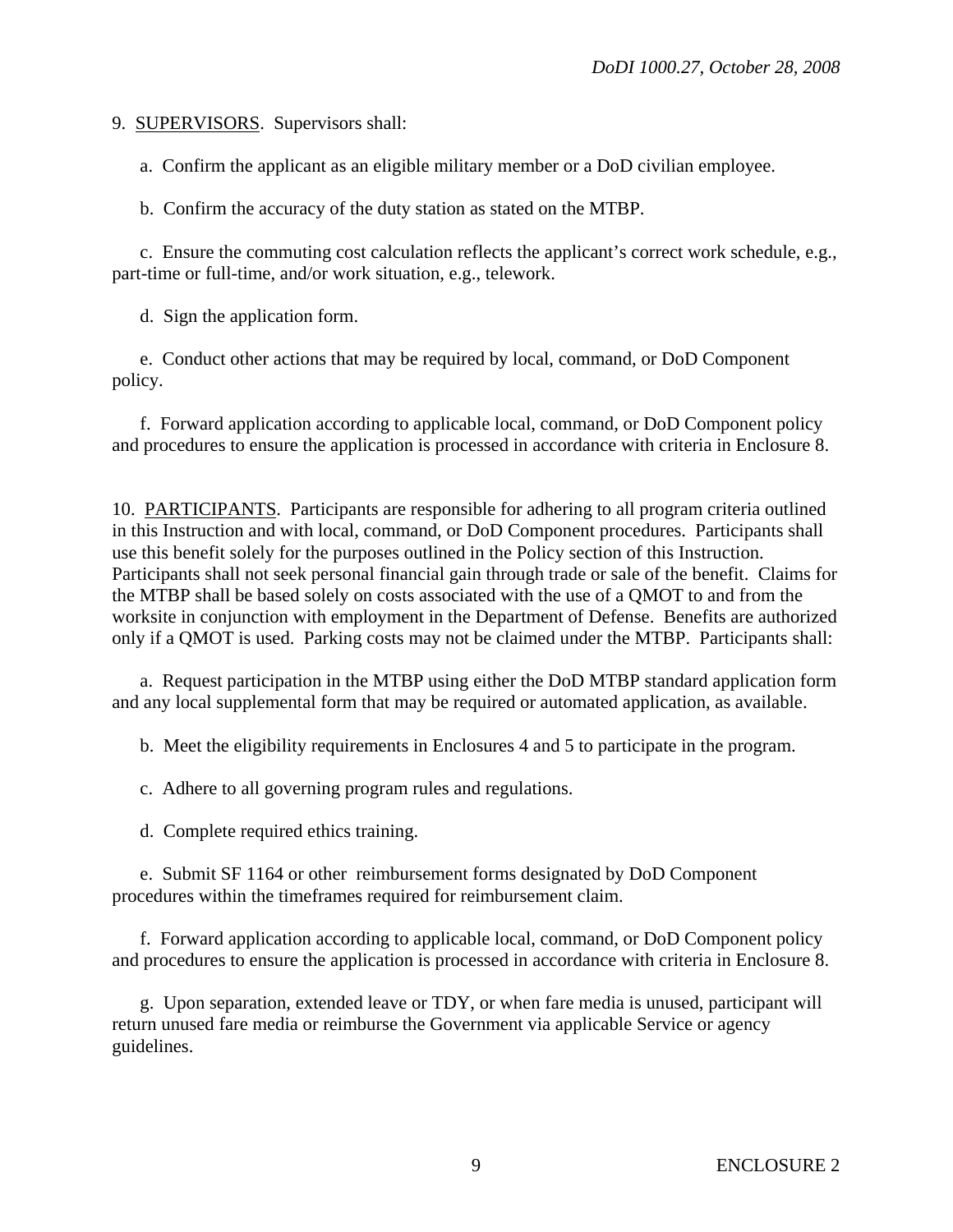#### PROGRAM MANAGEMENT AND OVERSIGHT

1. To prevent and detect waste, fraud, and abuse, commands and field installations are required to develop internal management control procedures and mechanisms and conduct internal reviews to assess whether their MTBPs conform to the DoD policy, guidance, and procedures established in this Instruction. In an annual Statement of Assurance (see Reference (f)), each DoD Component must provide assurance that internal management controls are operating as intended. Internal controls shall include:

 a. Provision of DoD ethics briefing materials for participants upon initial enrollment in the program and, where program administration is automated, provide annual ethics reminders thereafter.

 b. Periodic reviews and reconciliations or comparisons of mass transportation benefit and parking databases to ensure adherence to applicant eligibility criteria.

 c. Institution and implementation of procedures to identify and process situational changes that could impact the amount of the mass transportation benefit, or would require reimbursement to the Government, e.g., change in commuting patterns, extended TDY or leave.

- d. Removal from the MTBP as part of the installation or command exit procedures.
- e. Validation of information provided on participants' applications, including:
	- (1) Eligibility
	- (2) Work address
	- (3) Commuting origination point
	- (4) Certification statement
	- (5) Commuting cost breakdown
- f. Confirmation that:
	- (1) Participants have been provided a false statement warning.
	- (2) Participants' supervisors have reviewed and signed the participant's application form.

2. Until such time as the application process is automated, a minimum of 10 percent of MTBP participants will be required to recertify annually to ensure the overall integrity of the program.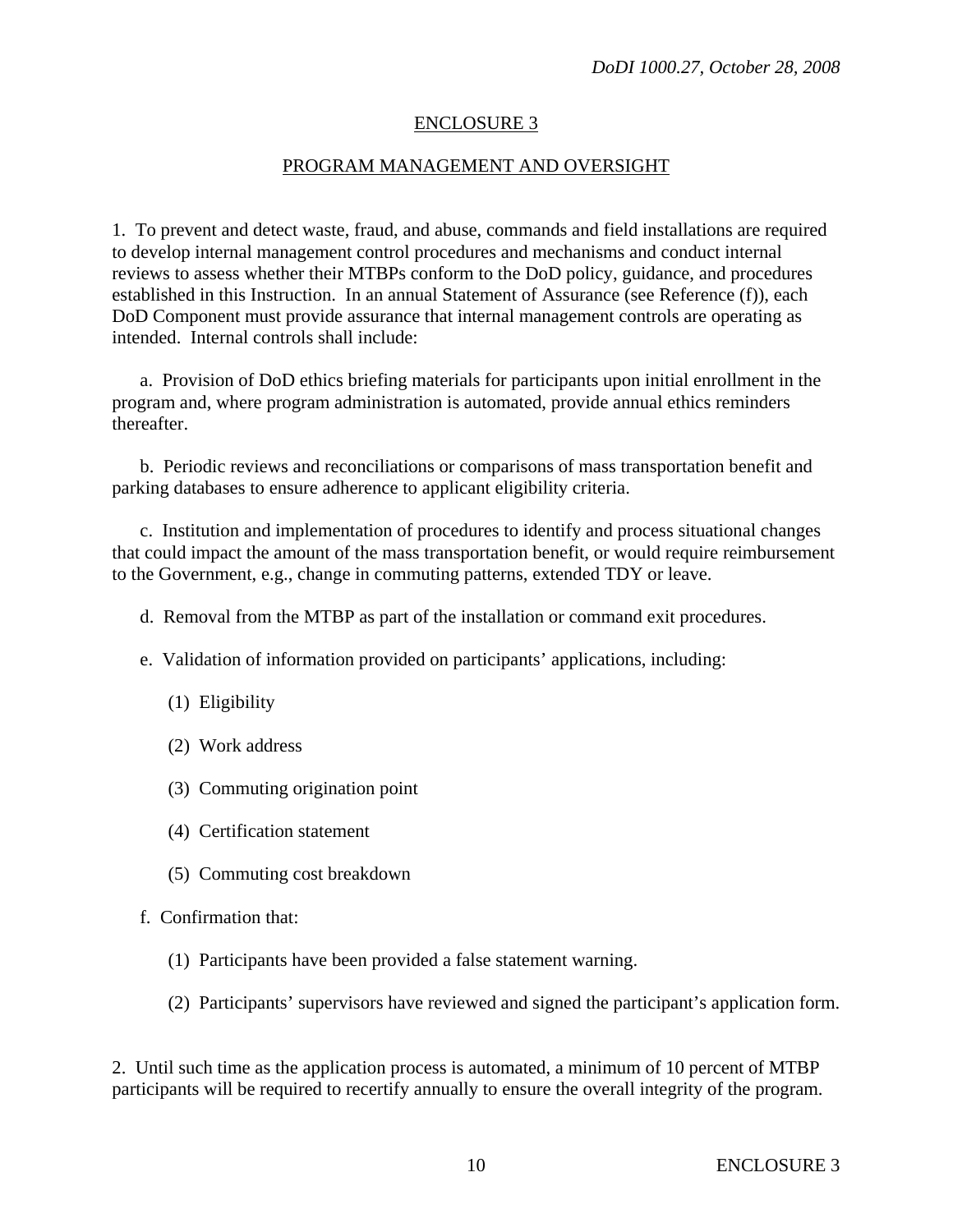Upon implementation of an automated application process, participants may be required to reapply or recertify annually.

3. The MTBP shall be included as an assessable unit in both the command's Managers' Internal Control Program and DoD Component Inspector General audits.

4. MTBP PMs must ensure that internal controls are not accusatory and conform to governing laws and ethics principles, including relevant labor relations statutes. The intent of internal control measures is not to discourage participation through harassment, but to ensure compliance with program guidelines.

5. DoD Components are encouraged to collect and periodically review, as part of their program management oversight responsibilities:

 a. Official documentation on work schedules for participants who work part-time, telework, or have unusual working hours.

 b. Copies of contracts, invoices, or receipts from van pool participants, to ensure the van pool is in compliance with the regulations of the program.

6. The DoD Components shall optimize the use of DoD automated systems, where available, to improve the efficiency, effectiveness, and accountability of processing applications; verification and reconciliation of applicant information; and program reporting. Systems used shall be compatible with automated DoD personnel and pay systems.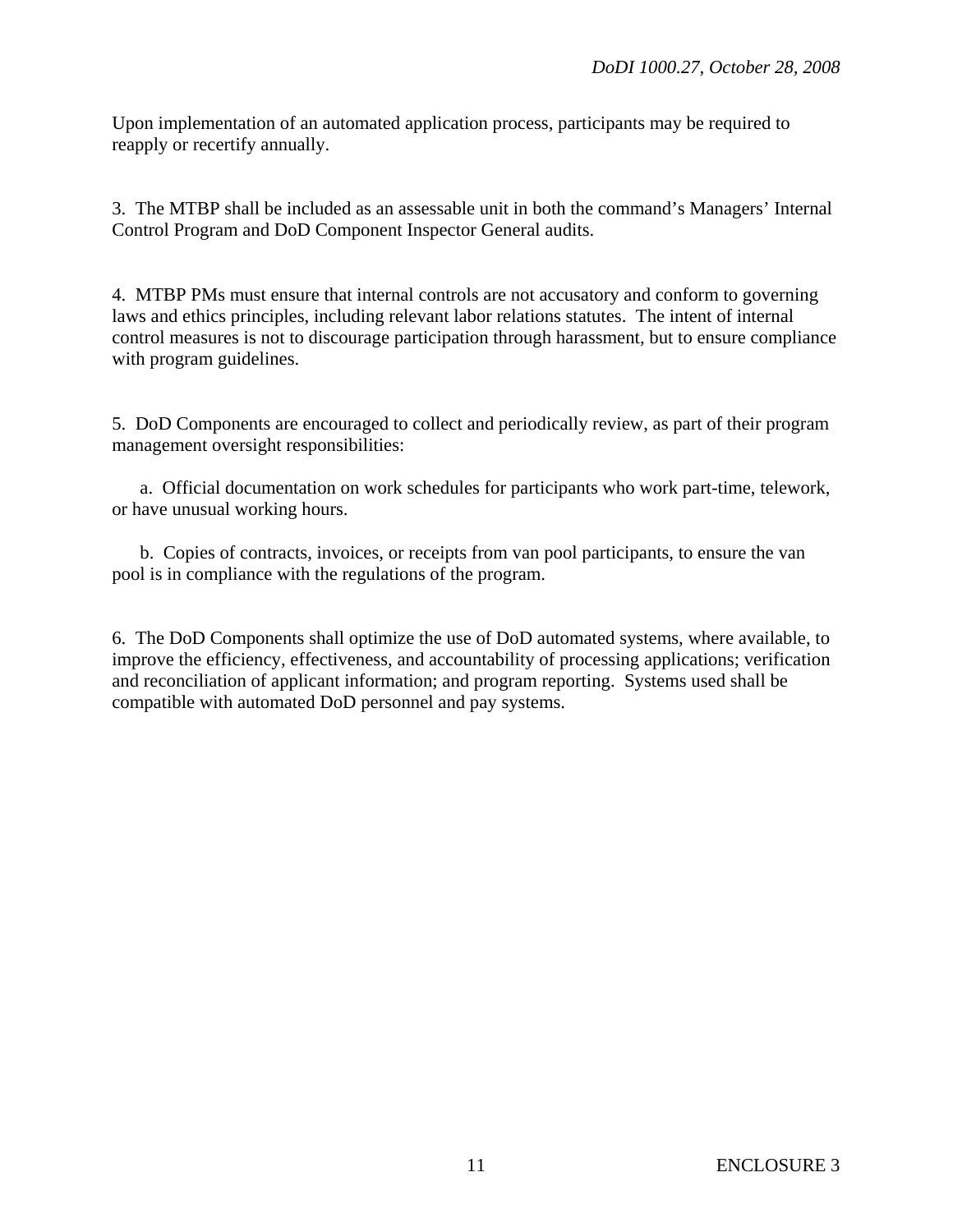## PARTICIPANT ELIGIBILITY

1. To be eligible to participate in the DoD MTPB, participants must:

 a. Use a QMOT as the primary mode of transportation to commute to and from work or to a designated telework center;

b. Not be receiving mass transportation benefits from other sources;

c. Not be in receipt of a parking subsidy; and

d. Fall within one of four categories:

(1) DoD Active Component (AC) Military Service members.

 (2) DoD Reserve Component (RC) Military Service members (including both Reservists and National Guard Members) who are on qualifying active duty. Eligible RC Service members on Active Duty for less than 30 days:

 (a) Must apply for the MTB in the same manner as is applicable to AC Service members in the same geographic area. Approved program enrollment is a prerequisite for any form of reimbursement under the MTBP.

 (b) May be denied fare media disbursement of MTB by DoD Component policy. In those cases where fare media is not disbursed to these members, DoD Component policy must allow for the MTB via reimbursement procedures.

 (3) DoD Federal civilian employees, including Federal employees on part-time work schedules and paid interns.

 (4) DoD NAF personnel employed by a duly constituted DoD nonappropriated funded instrumentality (NAFI). To the extent Military Departments are authorized to provide appropriated fund support to NAFIs for military and civilian personnel under Table E4.T1 of Reference (h), the Departments may budget to include amounts for MTBs for supported categories of personnel.

2. Personnel ineligible for participation in the DoD MTBP include:

 a. DoD civilian employees and military members who are named on a Federally subsidized parking permit. However, relinquishment of a Federally subsidized parking permit will allow the employee to apply for the MTBP.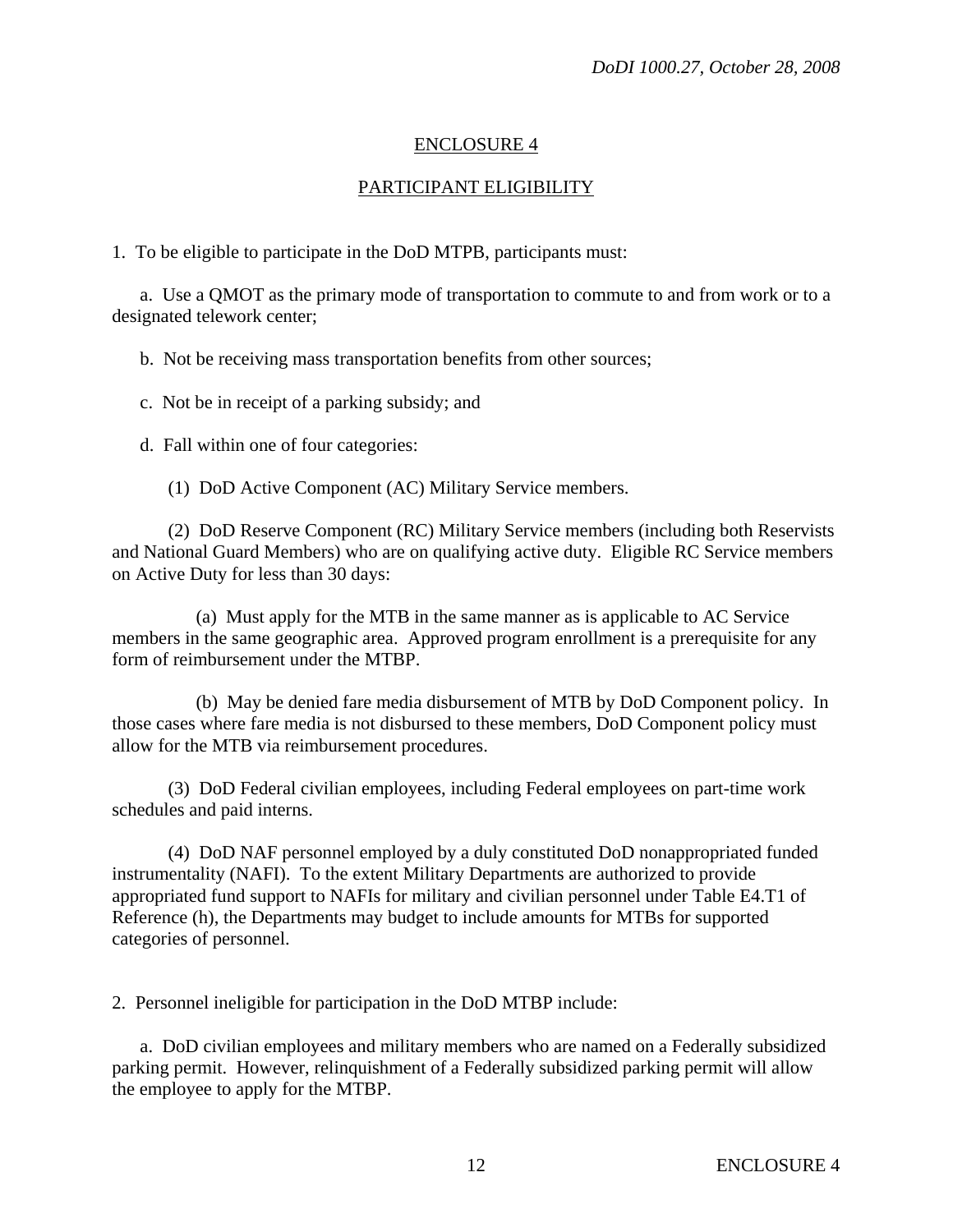b. Van pool owners who are drivers or passengers of a for-profit van pool.

 c. Military member, civilian, and NAF employee van pool drivers riding at no cost or receiving compensation, monetary or non-monetary, for driving the van pool (except for those only receiving a reduced rate).

 d. DoD RC Service members who are drilling or training in an inactive duty for training status.

e. Students or others who provide voluntary service.

f. NAF-employed personnel whose salary is not funded by a duly constituted NAFI.

 g. Reserve Officer Training Corps students unless they are enlisted in a military branch and serving on active duty.

h. DoD military retirees and DoD civilian retirees unless otherwise eligible.

i. Military dependents unless otherwise eligible.

 j. Military members, and civilian and NAF employees who are receiving transportation benefits from other sources.

k. Contractors.

 l. Intergovernmental Personnel Act employees (except those appointed to Federal positions or those who meet the definition of employees under 5. U.S.C. 2105), Foreign Exchange personnel, and personnel detailed to DoD from other Federal agencies, nongovernment organizations, private industry, and academic institutions.

3. Eligible personnel may not be placed on a waiting list for enrollment into the program outside the normal enrollment process.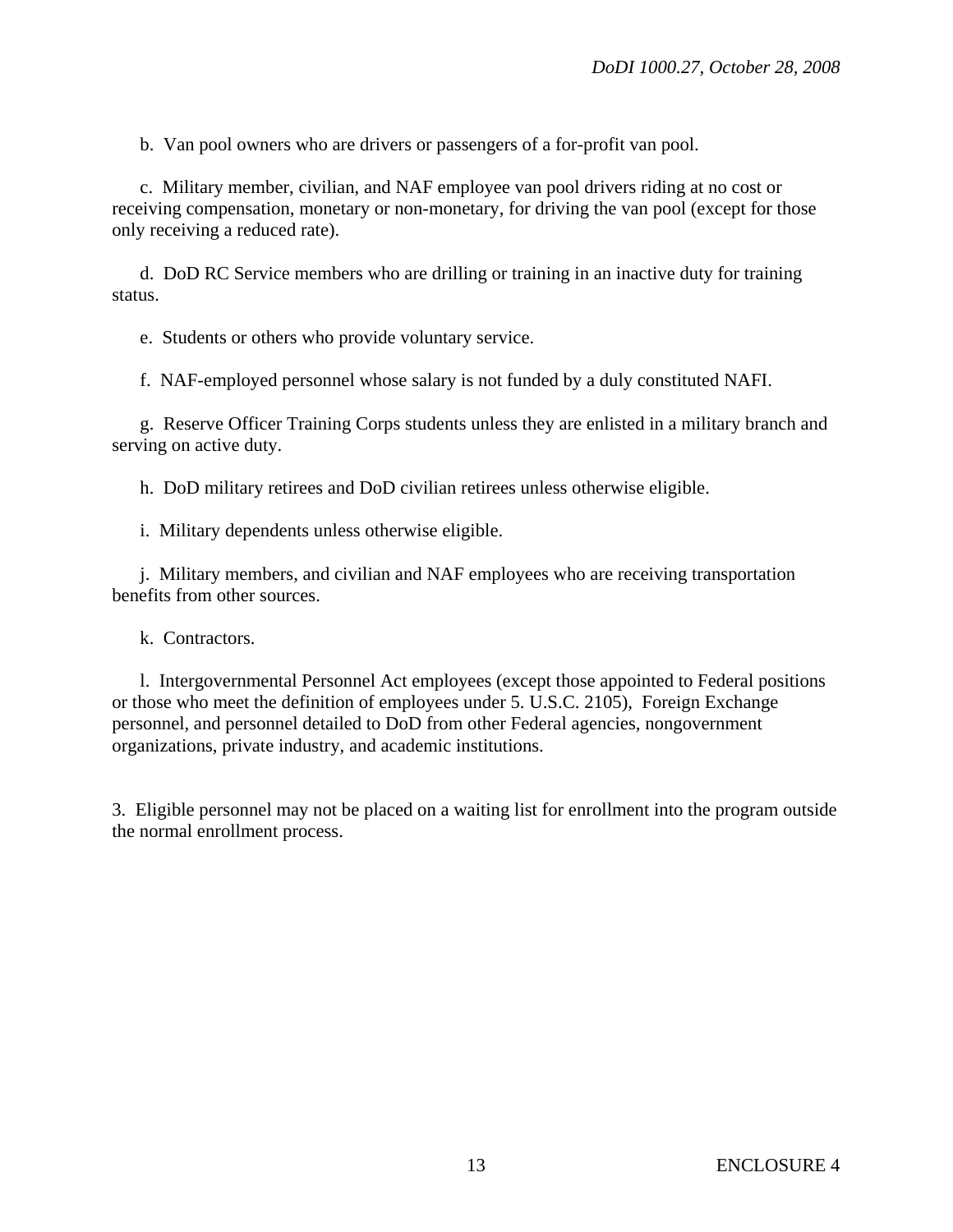#### QMOT

#### QMOT are:

#### a. Commuter bus

- b. Commuter train
- c. Subway or light rail
- d. Ferry

(1) Ferries are an approved form of mass transportation to the workplace. Program participants using a ferry are authorized to claim the foot passenger rate only. This includes walkers, bicyclists, and van pool members (not including the driver).

(2)Ferries are not an approved form of public transportation when used as a means to shuttle the participant's privately owned vehicle (POV) from one point to another where the POV is used to complete the journey to a participant's duty station.

e**.** Van Pools

(1) To be considered as a QMOT, van pools must meet the guidelines stated in section 1.132-9, title 26 of the Code of Federal Regulations (CFR) (Reference (i)) and be engaged in "for profit" as that term is interpreted under section 162 of title 26, U.S.C. (Reference (e)). The vehicle may be owned and operated by either public transit authorities (commercial) or by a private vendor in the business of transporting persons for compensation or hire, and must have seating capacity for at least six adults, not including the driver. Private van pools are subject to the same eligibility criteria as commercial or private vendor van pools. Where local transit authorities exist, van pool operators should comply with rules and procedures established by that local transit authority, to include registration. DoD Components may require van pool registration in internal policy.

(2) Rental vehicles, personal car-pools, ride sharing by individual riders often referred to as "slugs," or employee purchased vans that do not meet the requirements under section 132 of Reference (e) are not considered QMOT.

(3) Van pool drivers may be eligible for the MTB only when they:

- (a) Do not own or operate the van pool;
- (b) Are not in receipt of another form of compensation for their driving service;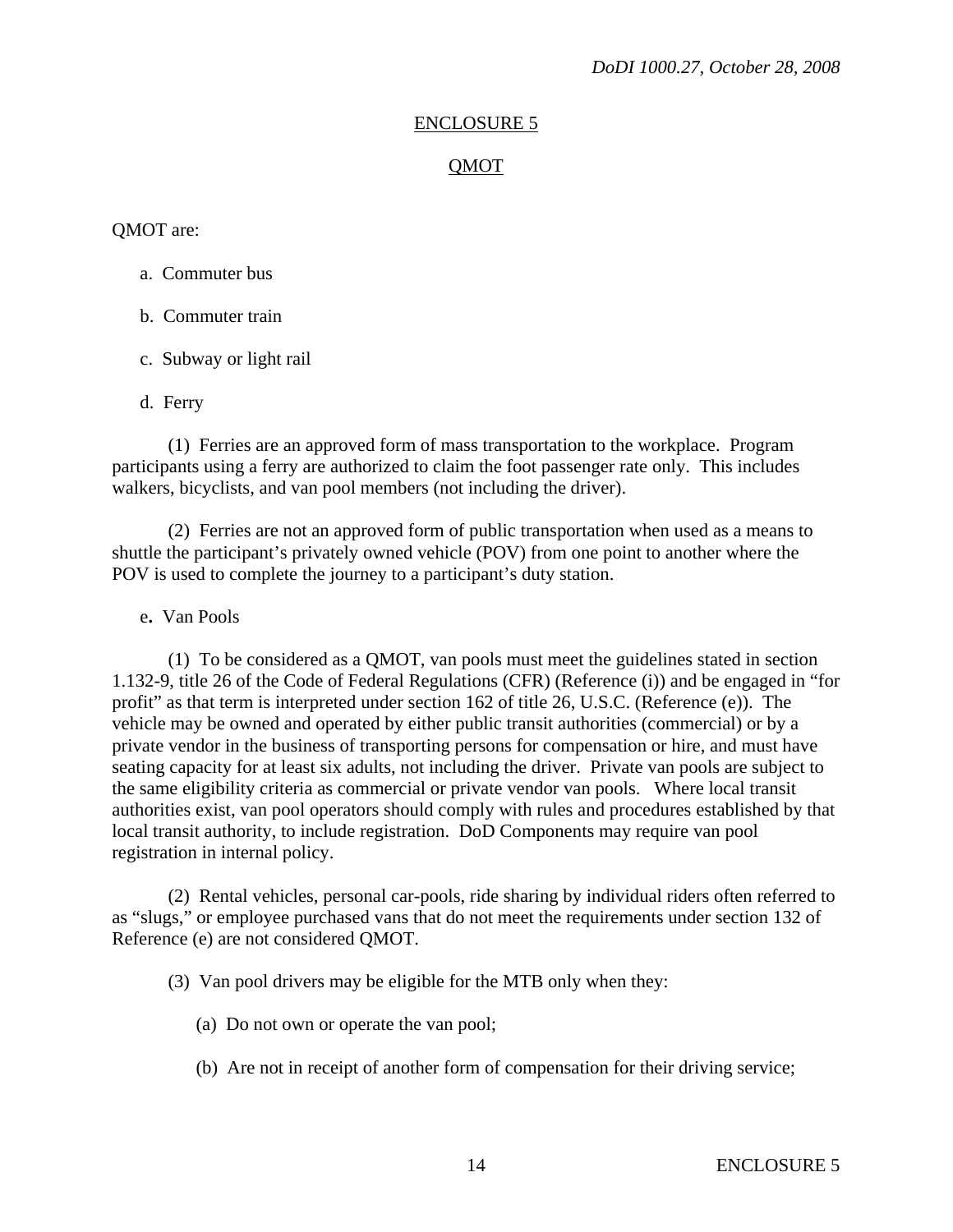- (c) Do not profit for the service of driving the van; and/or
- (d) Incur a cost for participating in the van pool

(4) If van pool operators need advice on QMOT eligibility requirements, the operator should consult with his or her own private attorney, accountant, etc., to determine whether the requirements are met.

(5) Van pool riders who must pay to "hold" their space in the van pool due to extended absence (e.g., TDY or leave) or part-time work schedule are responsible for the cost of holding their space. This expense may not be included in commuter cost calculations. Exceptions to this policy will be made on a case-by-case basis by the command or installation MTBP PM.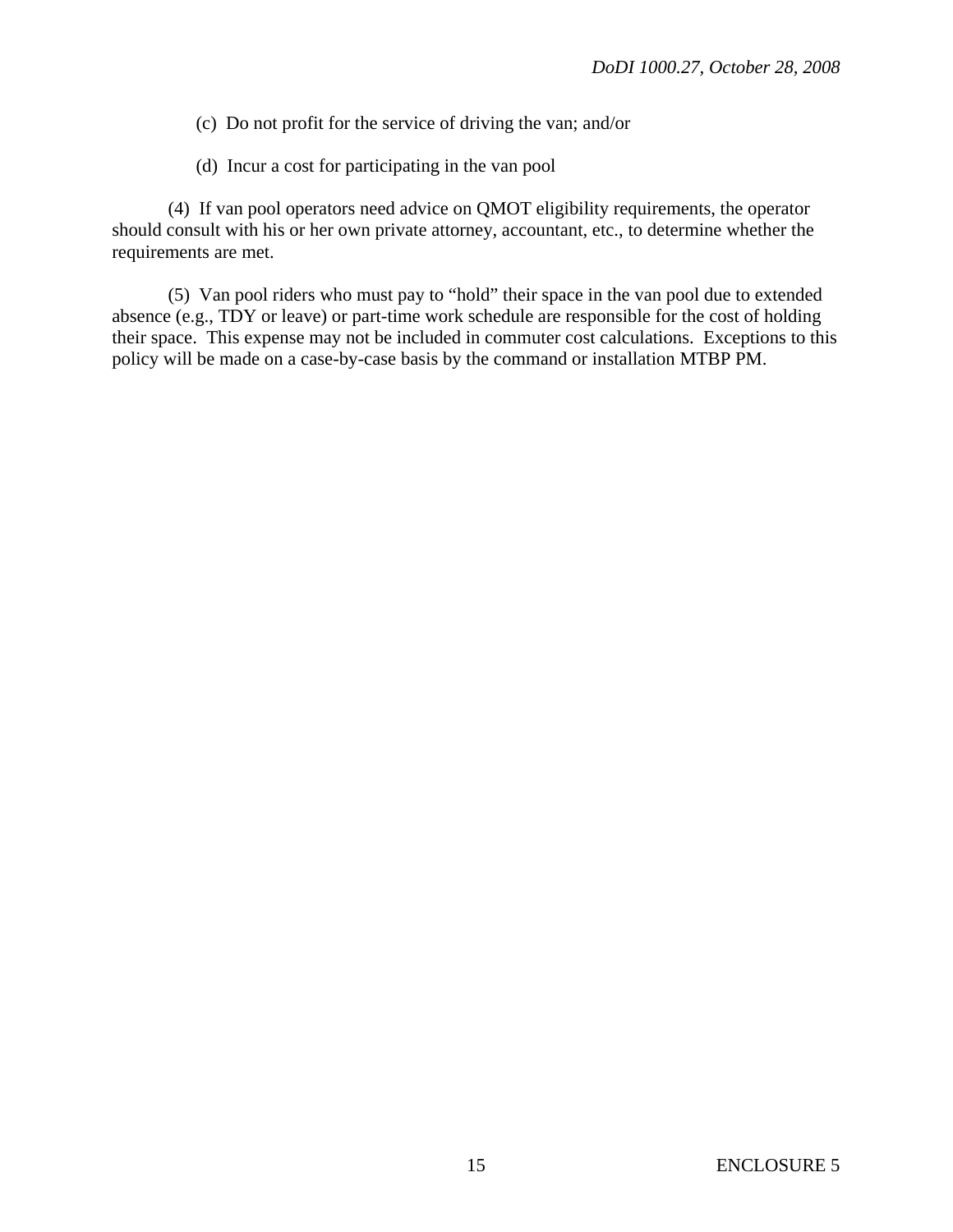## SUBSIDIZED PARKING

1. A military member or DoD civilian or NAF employee who receives subsidized parking is not eligible to participate in the MTBP.

2. Subsidized parking refers to a space, which may be occupied by a POV, including motorcycles, and which the Government owns or pays any part of the cost. Subsidized parking includes:

a. Parking spaces specifically reserved for an individual by name or title.

b. General parking spaces for which an applicant must register and obtain a parking permit.

 c. Spaces in a commercial lot for which the Government has obtained preferred or discounted rates.

 (1) These rates may be obtained through terms included in negotiated lease agreements in buildings occupied by DoD employees or members of the Services.

(2) Spaces may be located on or in:

- (a) Government installations.
- (b) Leased buildings.
- (c) Government-owned buildings.

 (d) Areas adjacent or located in the vicinity of Government installations or leased buildings.

3. Issuance of a decal for entrance onto a military or DoD facility does not constitute subsidized parking.

4. Installations and commands must establish standard operating procedures that govern parking for employees who are MTPB participants. At a minimum these procedures must require:

 a. Participants to relinquish assigned parking spaces as a condition of participation in the MTBP. Exceptions to this policy will be made on a case-by-case basis by the command or installation MTBP PM.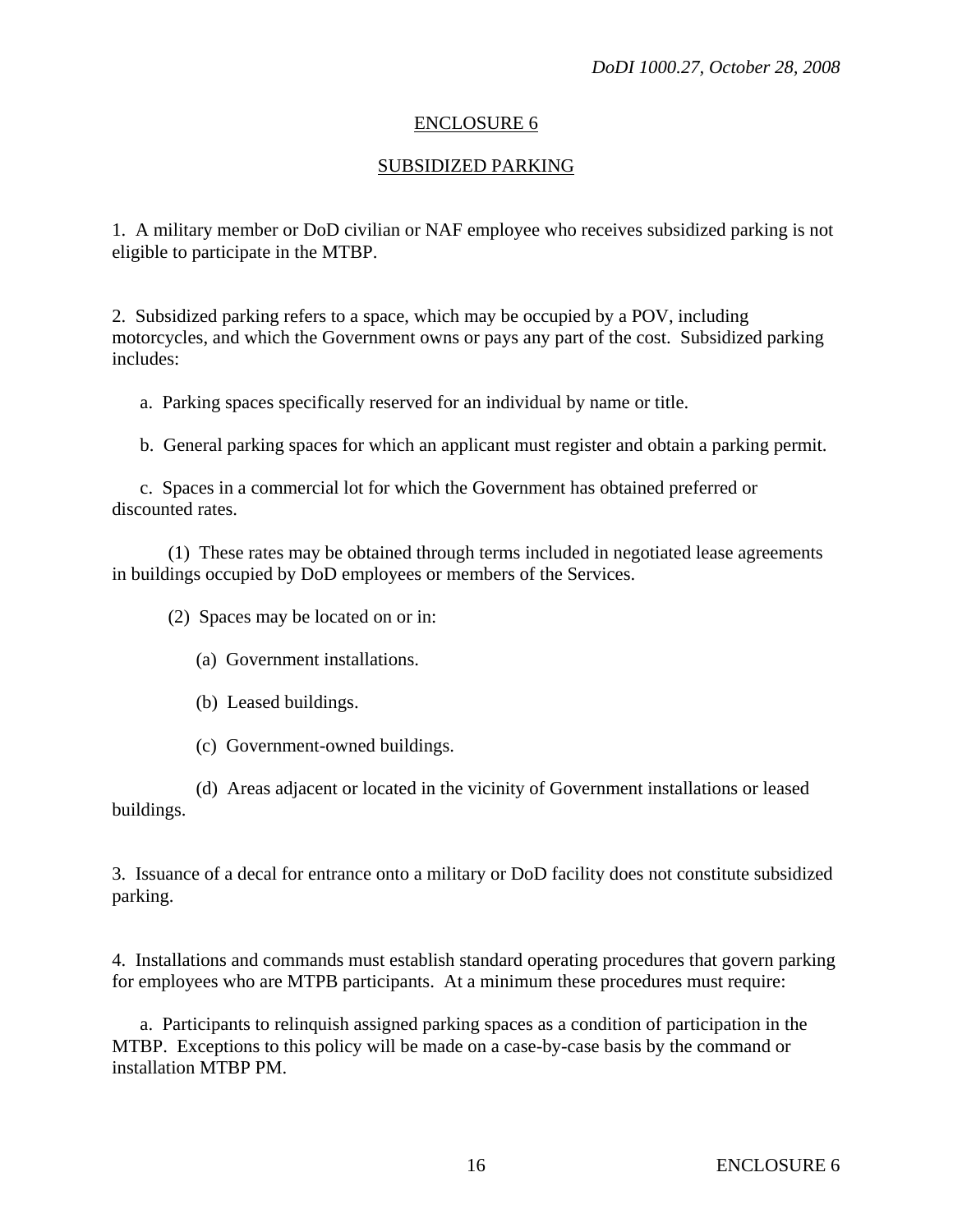b. Periodic reconciliation of parking registrant and MTPB applicant records and/or databases to identify for corrective action those receiving benefits under both programs where automated systems enable cross-referencing of data. DoD Component policies will prescribe a procedure for periodic reconciliation of available parking records to MTBP participants to ensure program integrity.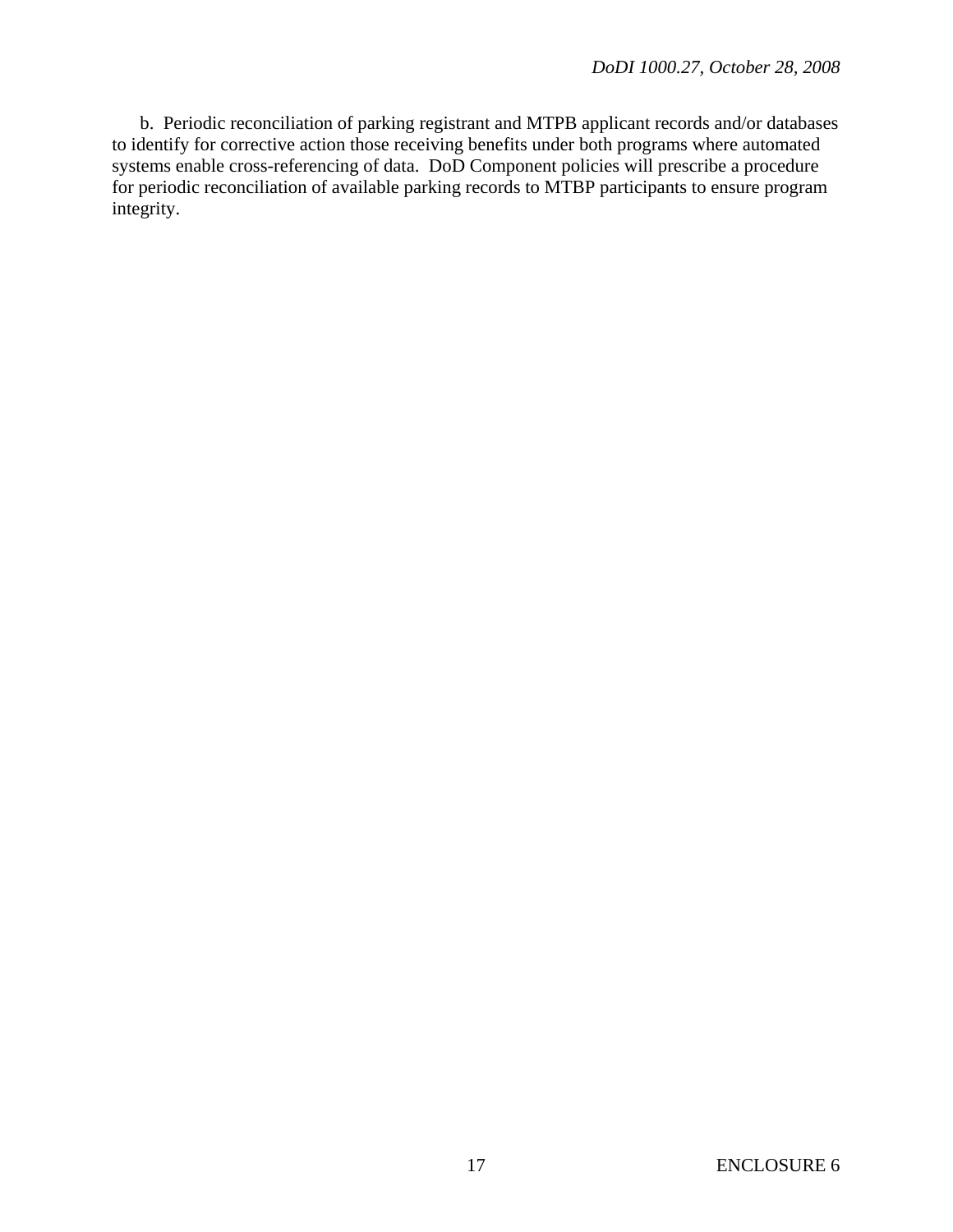## CALCULATING COMMUTING COSTS

1. Participants shall estimate their monthly commuting costs, based on the actual average number of days they use mass transportation. Parking costs, tolls, and van pool ferry cost shall not be used in establishing commuter costs, nor shall costs for holding van pool space.

2. In order to calculate commuting expenses:

 a. Compute the monthly cost by multiplying the daily commute cost by the average number of days when mass transportation will be used. There are 21 workdays in an average month for a participant working full time and commuting 5 days per week.

 b. Part-time employees or participants not using mass transportation for every workday, or working compressed work schedules, will calculate costs based only for days commuting to and from the workplace using a QMOT.

 c. All participants must work in a prudent manner to purchase the most cost-effective combination of fare media available. For example, if a monthly pass costs less than four weekly passes or 21 daily passes, the participant must purchase the monthly pass. Similarly, if a participant uses mass transportation 10 days out of a month and 10 daily passes are less than a monthly pass, he or she must purchase the daily passes. MTBP application should provide information regarding commuter choices to facilitate applicant's ability to determine most costeffective fare media.

3. Applicants' commuting costs shall be verified by the DoD Component's designated RO to the extent practicable.

4. In those locations where the Department of Transportation (DOT) purchases fare media from local transit authorities, the fare media issued to each participant will be based on the denominations purchased by DOT from local transit vendors. In some locations, the denominations issued do not provide the flexibility to exactly match the employee's monthly allowance. In those cases, participants may receive more than their monthly allowance. For example, if the participant is claiming \$58, DOT may send fare media totaling \$60 as a result of not having exact denominations. When fare media exceeds actual costs, the difference will be absorbed into the local transit system. Participants are not authorized to receive change from a vendor for fare media they submit. DOT does not issue fare media in denominations less than \$1.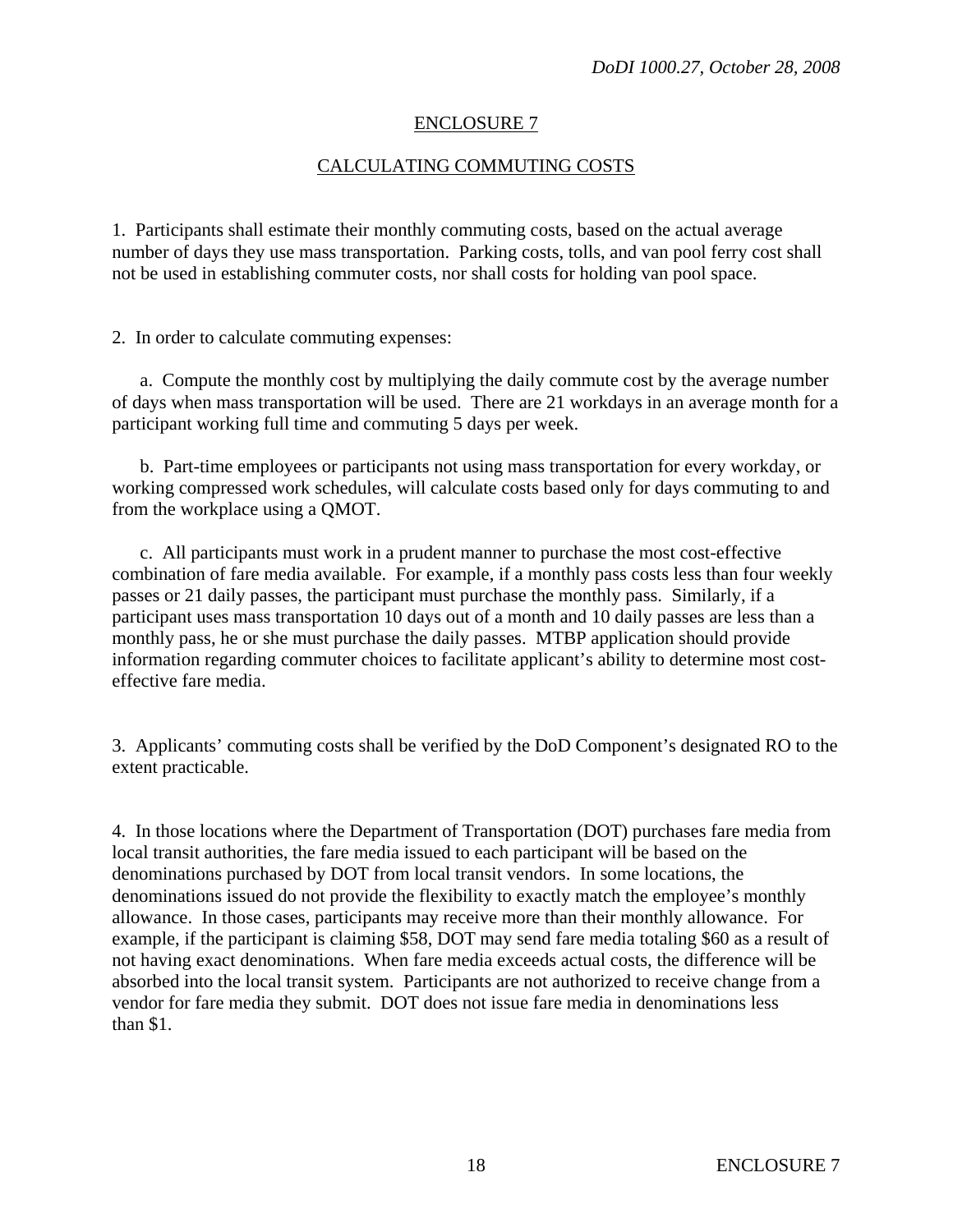5. A participant may not accrue and stockpile unused fare media from one disbursement period to be used in a subsequent disbursement period so as to reduce their own out-of-pocket expenses.

6. When the amount of the MTB received in previous disbursement periods exceeds the amount needed (e.g., due to unforeseen leave or TDY), participants must adjust their calculations of commuting costs in the following disbursement period, or reimburse the Government via applicable DoD Component guidelines.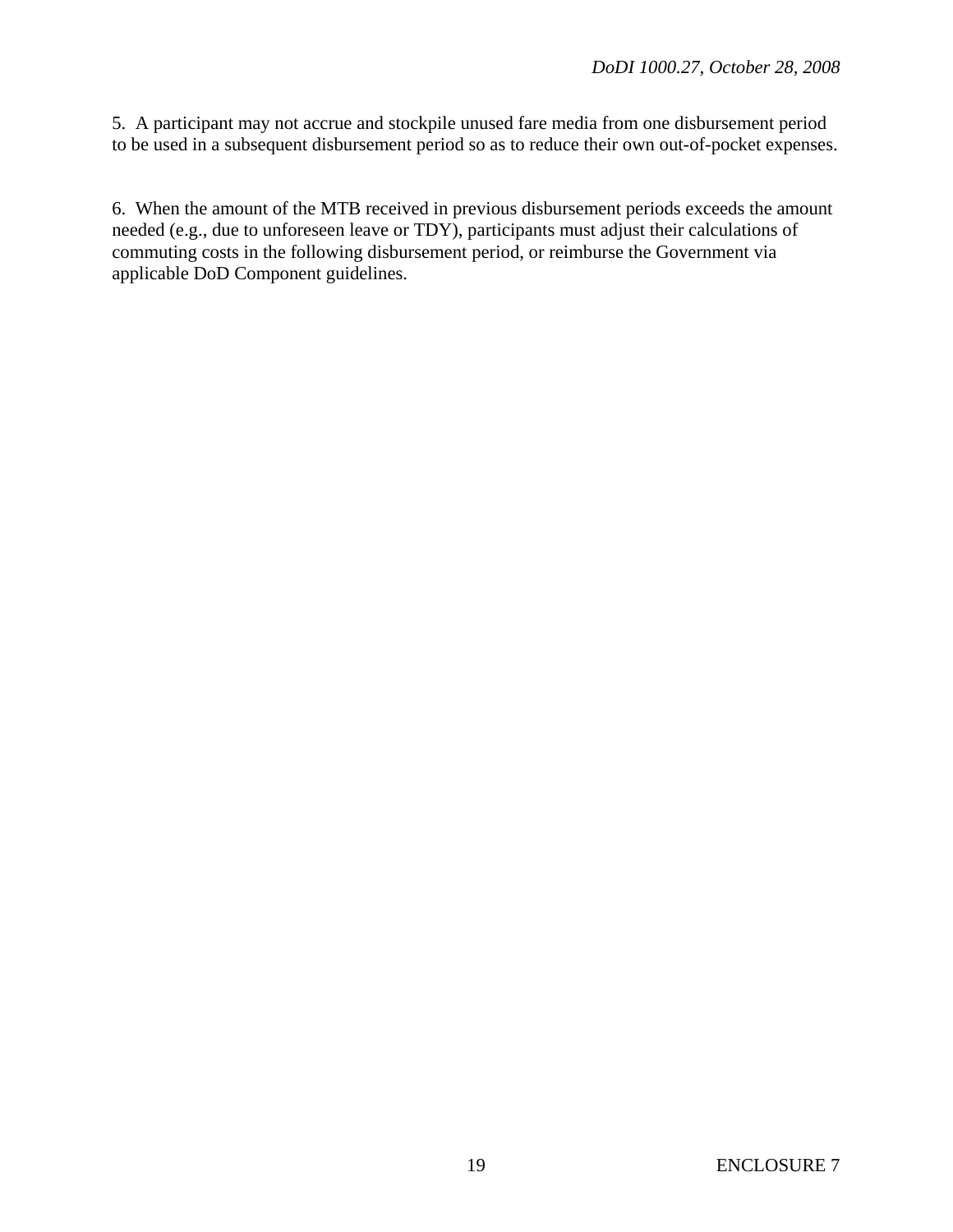## CRITERIA FOR SUBMISSION OF CLAIMS

1. Participants shall not make false claims overstating commuting costs or claim costs for days they did not commute to work via a QMOT.

2. Claims shall only be submitted when they meet the program criteria as stated in this Instruction.

 a. Claims can be made for the days an employee uses a QMOT to commute to work. PMs may make an exception when a monthly fare media is less expensive than a claim made for individual days of ridership.

 b. Claims for part-time work for participants, including teleworkers and those on compressed work schedules, are calculated based on the actual number of days they commuted to and from work or a designated telework center.

3. Claims are not permitted:

 a. On a retroactive basis for disbursement of fare media. Delays between the date of application for the MTBP and approval of the application are not an exception.

 b. For commuting costs while on TDY status. Participants on TDY should make claims for reimbursement of actual transportation costs incurred via travel vouchers through appropriate programs or procedures and funds established for that specific purpose.

 c. While the participant is on leave unless the leave is used during the workday and does not preclude commuting to or from the worksite via a QMOT.

 d. If the participant is named on a federally subsidized workplace motor vehicle parking permit (including motorcycles) unless otherwise provided in Enclosure 7.

 e. If the participant has separated from the Department of Defense or from the command. Participants who make a change in permanent duty station may be required to reapply in the MTBP at the new duty station or work location.

4. Participants must return unused fare media received for future months if they have lost eligibility for the DoD MTBP, electively withdrawn from the program, or unused fare media is remaining. DoD Component procedures for fare media return must be followed. Participants who do not return unused fare media must make a repayment to the DoD Component before they leave DoD employment status.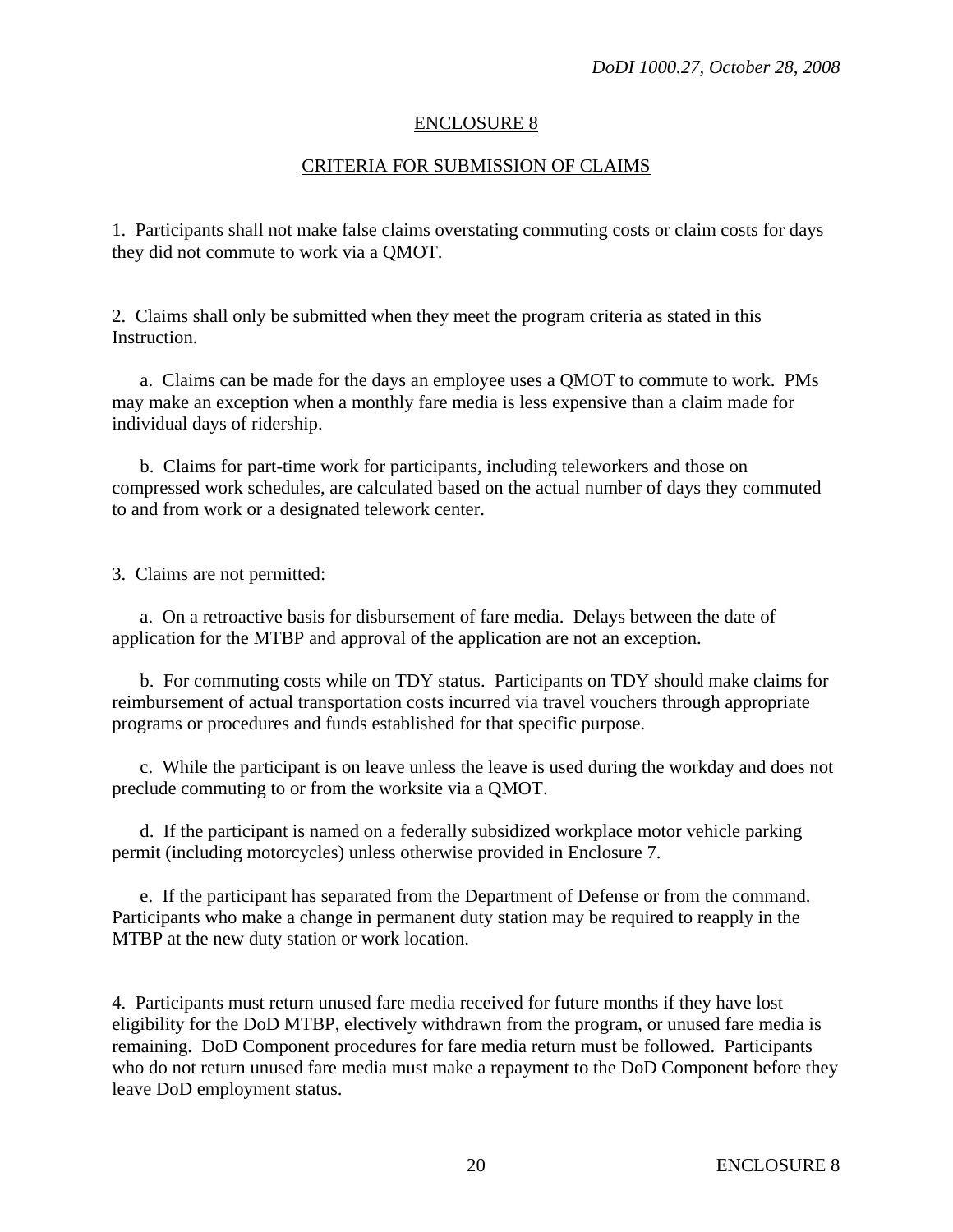5. SF 1164 may be used as a method of reimbursement for the MTBP in areas where transit fare media are not available. OPRs, MTBP PMs, and/or resource managers will have joint responsibility for approval and administration of the SF 1164 portion of the MTBP.

 a. Participants will refer to their local procedures for completion and submission of the SF 1164. At a minimum, the SF 1164 should include:

(1) That reimbursement is being sought under the DoD MTBP.

(2) The method of transportation used.

(3) The period for which reimbursement is being sought.

(4) The amount of reimbursement being sought, with the basis for the calculation.

 (5) Certification that the costs reflect only those accrued for transportation back and forth to work via a QMOT.

 b. The resource manager or other designated individual will forward the SF 1164 to the appropriate paying entity for processing.

 c. Participants will be reimbursed through electronic funds transfer. The payment will be directly deposited into the account that the participant has designated for receipt of their salary.

6. Subject to the rules under 26 CFR 1.132-9 (Reference (h)), payments correctly received under the MTBP are not considered income for the purpose of income tax.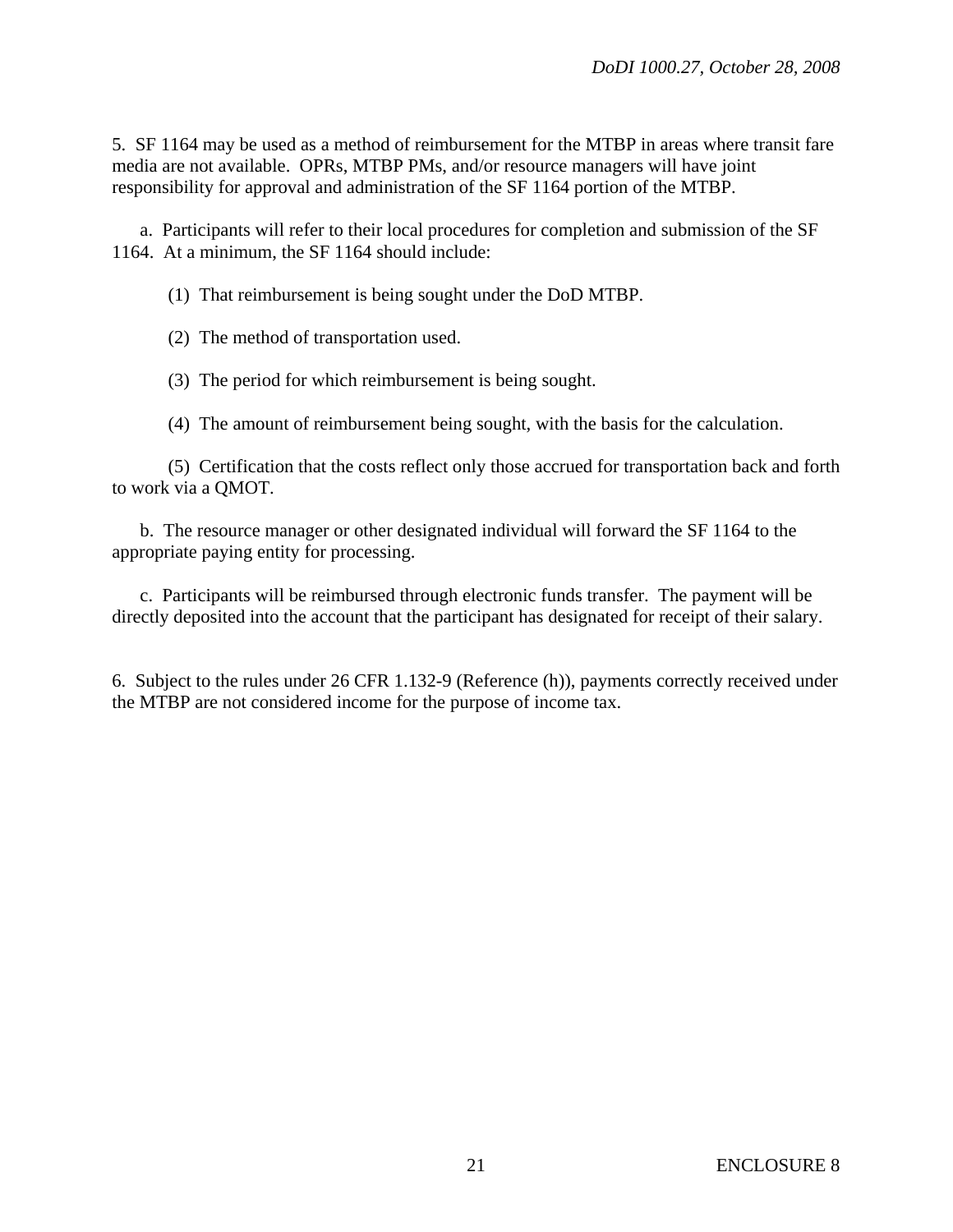# **GLOSSARY**

# PART I. ABBREVIATIONS AND ACRONYMS

| AC                                      | <b>Active Component</b>                                                                                                                   |
|-----------------------------------------|-------------------------------------------------------------------------------------------------------------------------------------------|
| <b>DFAS</b><br><b>DOT</b><br>DUSD(CPP)  | Defense Finance and Accounting Service<br>Department of Transportation<br>Deputy Under Secretary of Defense for Civilian Personnel Policy |
| <b>IG DoD</b>                           | Inspector General of the Department of Defense                                                                                            |
| <b>MTB</b><br><b>MTBP</b>               | mass transportation benefit<br><b>Mass Transportation Benefit Program</b>                                                                 |
| <b>NAF</b><br><b>NAFI</b><br><b>NCR</b> | nonappropriated fund<br>nonappropriated fund instrumentality<br><b>National Capital Region</b>                                            |
| <b>ONCR</b><br><b>OPR</b>               | outside the National Capital Region<br>office of primary responsibility                                                                   |
| <b>PM</b><br><b>POV</b>                 | program manager<br>privately owned vehicle                                                                                                |
| QMOT                                    | qualified means of transportation                                                                                                         |
| RC<br><b>RO</b>                         | <b>Reserve Component</b><br>Reviewing Official                                                                                            |
| SF                                      | <b>Standard Form</b>                                                                                                                      |
| <b>TDY</b>                              | temporary duty                                                                                                                            |
| $USD(P\&R)$                             | Under Secretary of Defense for Personnel and Readiness                                                                                    |
| WHS                                     | <b>Washington Headquarters Services</b>                                                                                                   |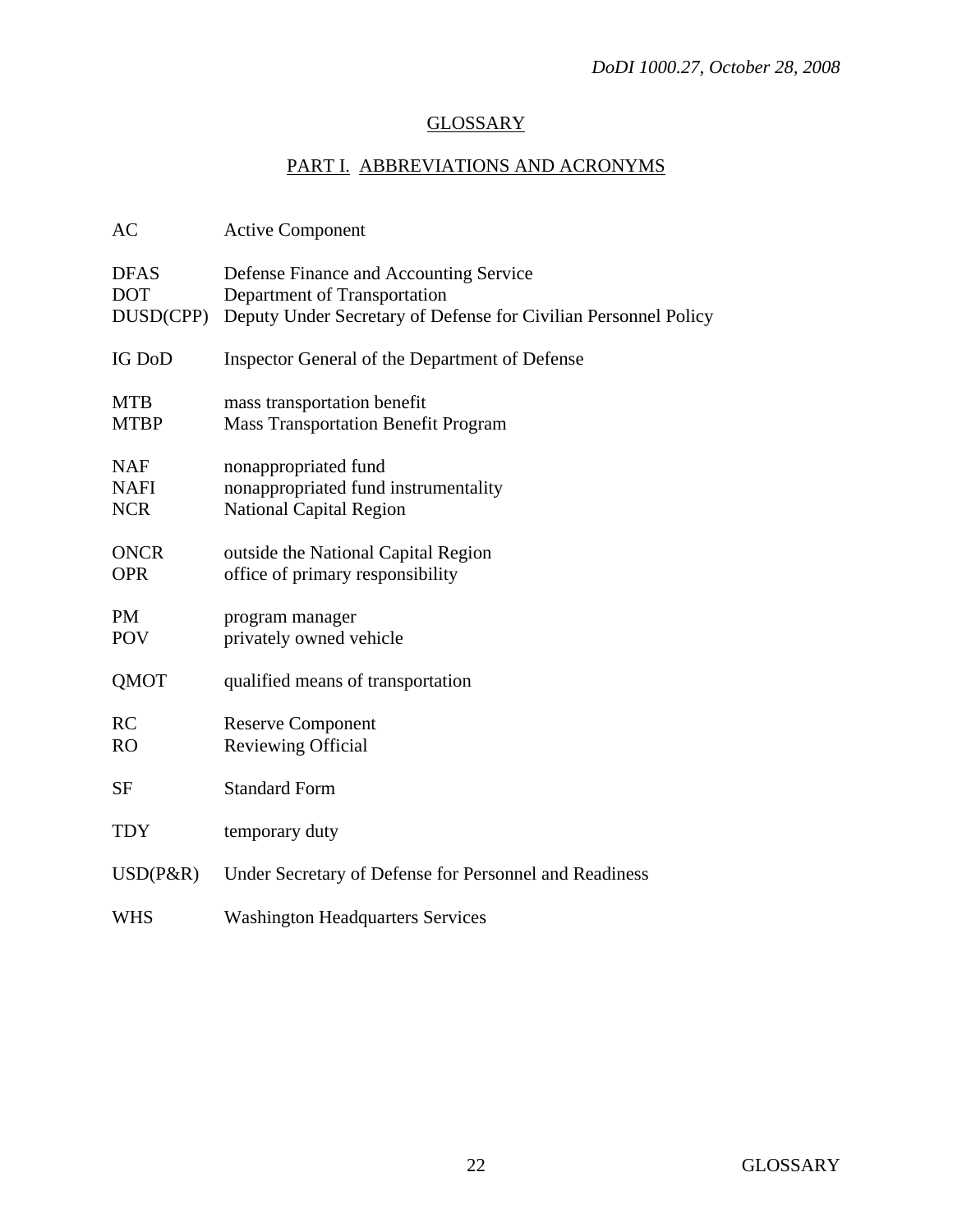## PART II. DEFINITIONS

These terms and their definitions are for the purpose of this Instruction.

active duty military members. Full-time duty in the Active Service in an AC or RC. In the case of an RC member, such service shall be under a call or order to active duty as defined in section 101 of title 37, U.S.C. (Reference (j)).

cash reimbursement arrangement. A nontaxable cash payment, in addition to regular compensation, by the Department of Defense to its MTBP participants for expenses incurred or paid for fare media or van pools. The term "cash reimbursement" does not include cash advances. A cash reimbursement arrangement is not authorized when vouchers are readily available.

disbursements. For the DoD MTBP, the act of providing a voucher to trade for fare cards, or other acceptable form of payment for mass transportation to commute to and from the workplace or a designated telework center, prior to an upcoming period.

distribution. Act of disbursement of the MTB to participants via a voucher or other fare media.

DoD MTBP. A DoD program whereby the Department of Defense provides fare media or implements a cash reimbursement arrangement for participant commuting costs to reduce traffic congestion, air pollution, and to expand participant commuting alternatives.

fare media. Any pass, token, farecard, voucher, or similar item that entitles a person to transportation (a) on mass transit facilities (whether or not publicly owned); or (b) in van pools owned and operated either by public transit authorities or by a person in the business of transporting persons for compensation or hire. A voucher is an item that may be exchanged only for fare media.

ferry. A boat used for carrying passengers across a river or other body of water. (See Enclosure 6 for information on the use of a ferry as a QMOT.)

NCR. Includes the District of Columbia; Montgomery, Prince George's, and Frederick Counties in Maryland; Arlington, Fairfax, Loudoun, and Prince William Counties in Virginia; and all cities now or hereafter existing in Maryland and Virginia within the geographic area bounded by the outer boundaries of the combined area of said counties.

OPR. The organizational entity with responsibility for management of the DoD Component MTBP PM. The local command or installation individual responsible for implementing, monitoring, and assessing the local program. The PM may also serve as the RO.

ONCR. The 50 states (exclusive of the area included in the definition of the NCR), the Commonwealth of Puerto Rico, the Virgin Islands, Guam, American Samoa, and the Commonwealth of the Northern Mariana Islands.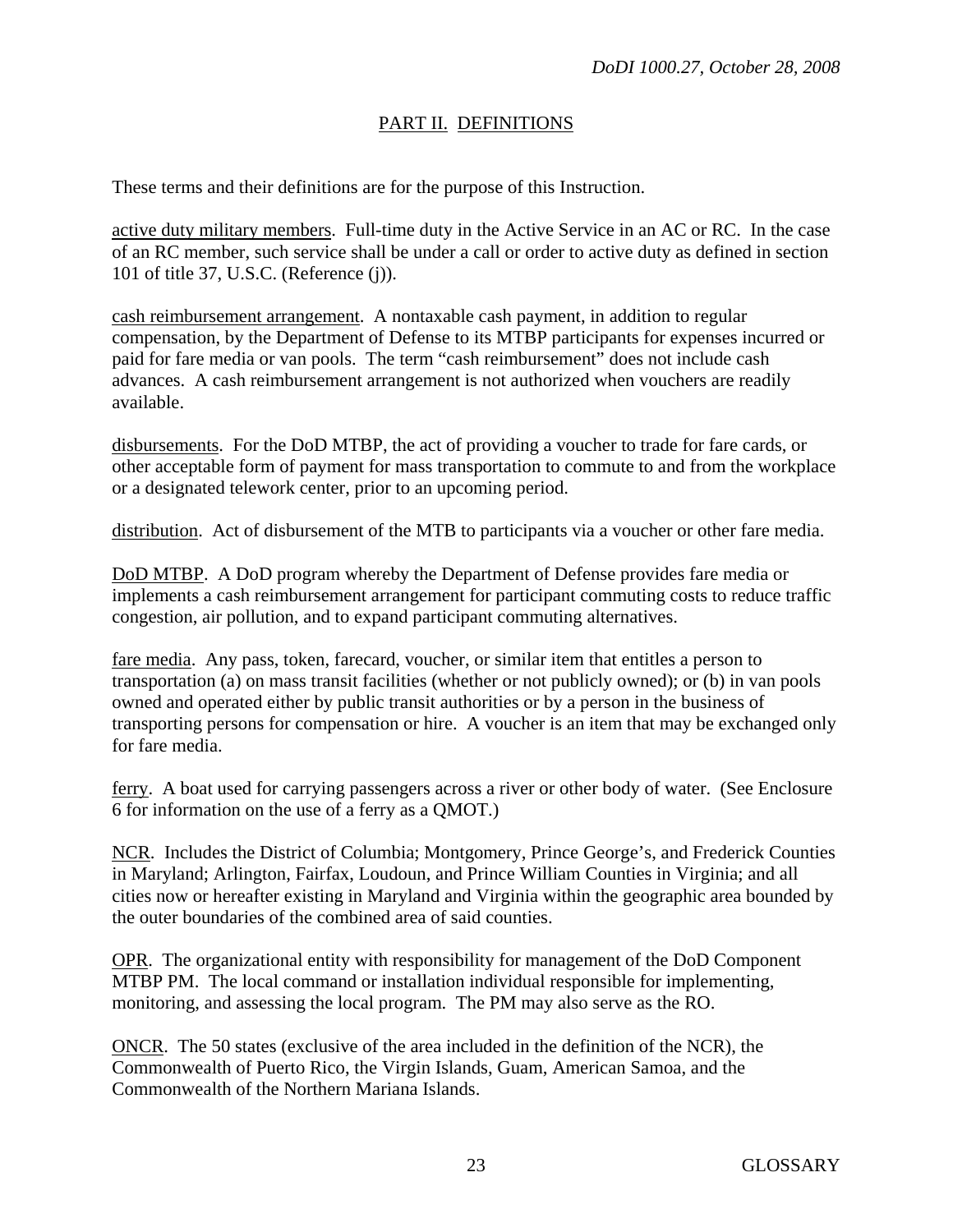PM. Individual assigned duties by the local command or installation to support the OPR in the administration of the local program.

QMOT. Commercial or public transportation operated for use by the general public and/or modes of transportation that meet the requirements of section 1.132-9 of Reference (i).

readily available. A transportation voucher or similar item that a DoD Component can obtain (a) on terms no less favorable than those available to an individual member or employee; and (b) without incurring a significant administrative cost.

recertification. The process by which a qualified participant confirms his or her eligibility to continue to receive the transit subsidy. Recertification may be accomplished through required re-enrollment.

reimbursement. For areas where fare media are not available, payment of MTB to a participant after the transportation has occurred and an appropriate claim has been made and approved.

repayment. Participant or former participant reimbursement to the DoD Component following an overpayment.

RO. Local individual responsible for reviewing program requirements, providing information to participants, receiving certifications from participants, and reviewing applications for completeness and compliance with eligibility requirements.

self-certify. Confirmation that occurs during the initial application, change in application, and/or recertification process, whereby the eligible employee reads a certification statement that outlines all program requirements, and agrees to abide by those requirements, by his or her written or electronic signature.

subsidized parking. Parking that is owned by the Government or for which it pays any part of the cost. Subsidized parking includes parking spaces, specifically reserved for an individual by name or title. (See Enclosure 7 for subsidized parking information.) Subsidized parking does not include installation access decals on POVs.

telework. An arrangement in which an employee performs officially assigned duties at an alternative worksite on either a regular and recurring or an ad hoc basis (not including while on official travel). Telework locations may be the employee's home or a telework center.

telework center. A designated site set up with computer(s) and telephone(s), specifically provided for use by teleworkers, that enables employees to work at an alternative work location.

transportation benefit. A nontaxable benefit whereby the Department of Defense provides vouchers or similar items in amounts that do not exceed personal commuting costs, up to the maximum amount allowed by Reference (e).